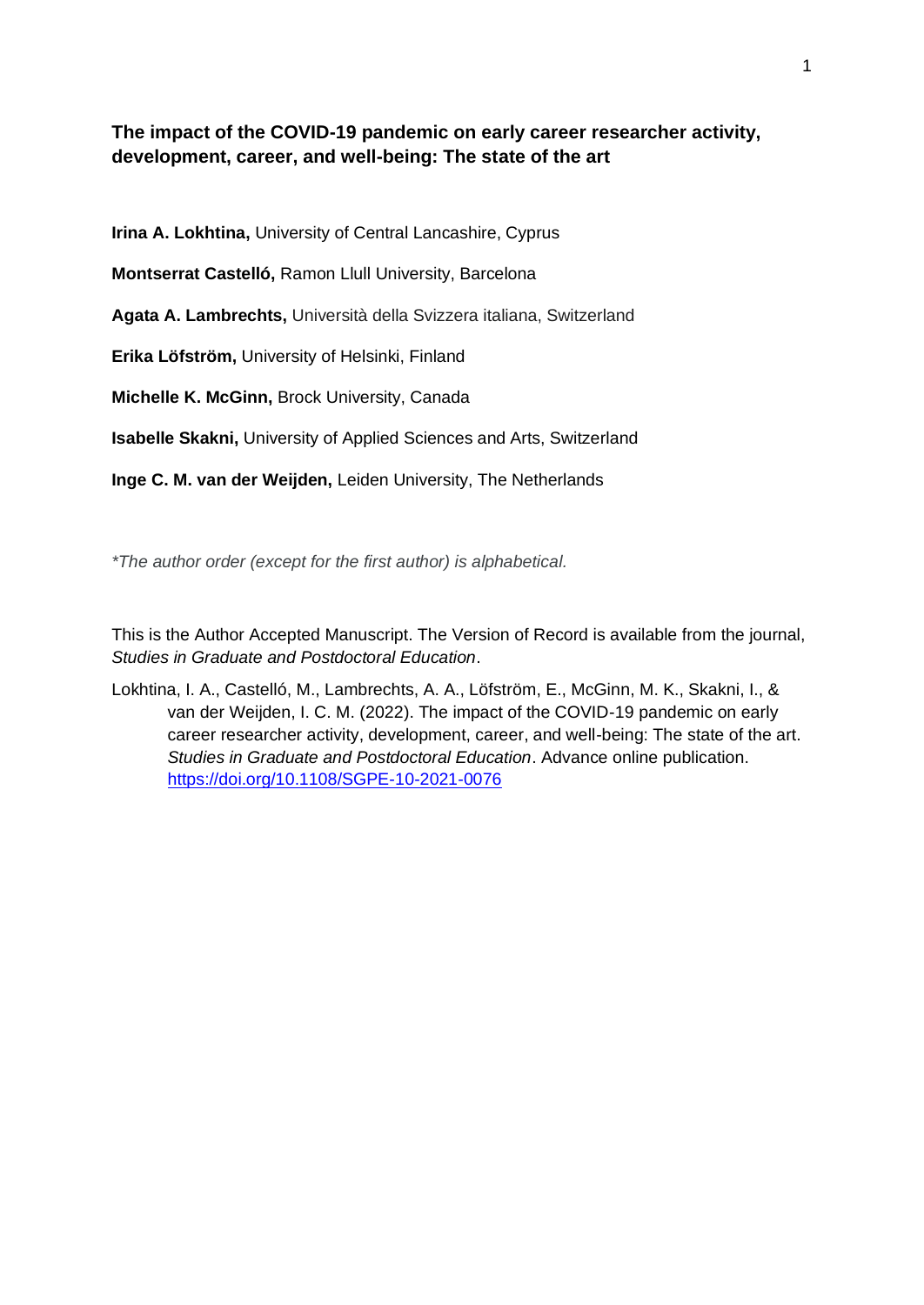## **Abstract**

#### *Design/methodology/approach*

This is a systematic literature review of English-language peer-reviewed studies published 2020–2021, which provided empirical evidence of the impact of the pandemic on early career researcher (ECR) activity and development. The search strategy involved (a) online databases (Scopus, Web of Science, and Overton); (b) well-established higher education journals (based on Scopus classification), and (c) references in the retained articles (snowballing). The final sample included 11 papers.

#### *Purpose*

The aim of this paper is to identify the documented effects of the COVID-19 pandemic on ECR activity, development, career prospects, and well-being.

#### *Findings*

The evidence shows that ECRs have been affected in terms of (a) research activity, (b) researcher development, (c) career prospects, and (d) well-being. Although many negative consequences were identified, some promising learning practices have arisen; however, these opportunities were not always fully realised. The results raise questions about differential effects across fields and possible long-term consequences where some fields and some scholars may be worse off due to priorities established as societies struggle to recover.

#### *Practical implications*

There is a need for revised institutional and national policies to ensure that sufficient measures are implemented to support ECRs' research work in a situation where new duties and chores were added during the pandemic.

#### *Originality/value*

This paper provides insights into the impacts of the initial societal challenges of the pandemic on ECRs across disciplines that may have long-lasting effects on their academic development and well-being.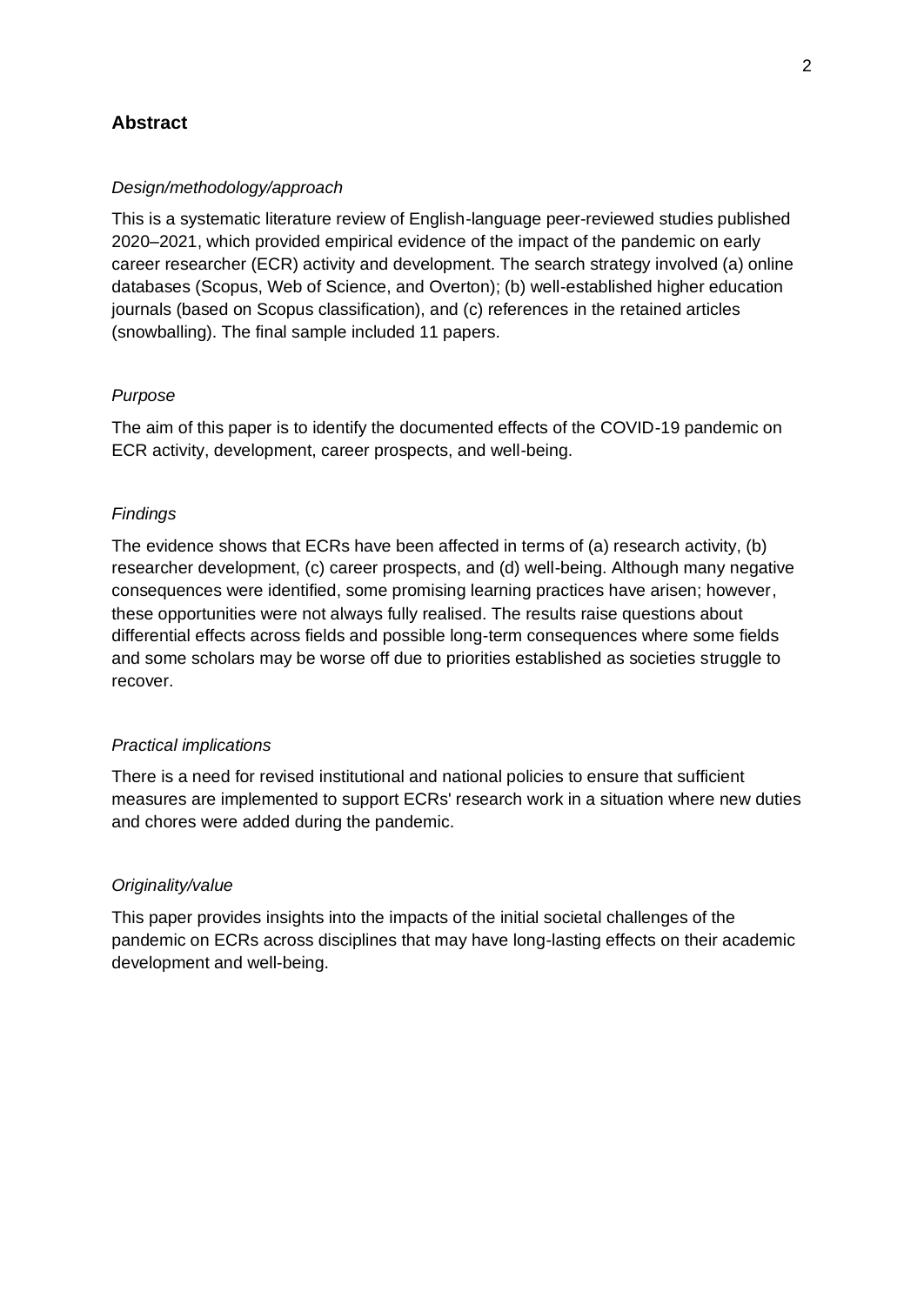### **Introduction**

Lockdowns and other pandemic restrictions have affected scholars' research activities in multiple ways, e.g., delays in data collection, data analysis, writing, and preparing grant applications. Access restrictions to research environments and reduced capacity levels have constrained the possibilities for engaging in research, especially in some sectors on campuses or in other shared research spaces (Termini and Traver, 2020; Wigginton *et al*., 2020). Specialised technical equipment, software, and research materials have been rendered off limits as lockdowns and other restrictions have been implemented, and public health measures have led to prohibitions against many in-person interactions. Additional authorisation processes have been implemented in places where (limited) access is possible, which means more researcher time is spent filling forms and reviewing requests. When access is constrained in these various ways, it may not only delay research, but also disrupt research skill acquisition, hamper socialisation processes for newcomers, and shift scholarly identities (Wisker *et al*., 2021). Academic conferences have been cancelled or shifted to virtual formats, which has redefined research communication strategies and reduced opportunities for networking and relationship building (Wang and DeLaquil, 2020). These major shifts in the research environment have made the ability and willingness to support people's well-being particularly critical in supervisory and similar positions (Cameron *et al*., 2021).

The pandemic has forced many academics to modify their research goals (Termini and Traver, 2020), and career goals may likewise have been revised and postponed. Yet the situation has not affected all researchers equally. Women scientists, those working in "bench sciences", and those with young children appear to have been affected the most (Minello *et al*., 2020; Myers *et al*., 2020; Organization for Women in Science for the Developing World, 2020; Staniscuaski *et al.*, 2021). The reduced research productivity of women (in particular those with caring responsibilities) has thus far been evidenced through bibliographic analysis of submissions and publications of academic outputs (namely journal articles) where researchers use authorship position as a proxy for career stage (e.g., Vincent-Lamarre *et al*., 2020). This evidence has been suggested to amount to an "early career bias" (Stanicuaski *et al*., 2021, p. 10), with several authors suggesting that early career researchers (ECRs) have been hit the hardest by the lockdown closures of childcare facilities and schools, because this stage in the academic career overlaps with the reproductive age of women (Andersen *et al*., 2020; Krukowski *et al*., 2021; Viglione, 2020). This is likely to have important short- and long-term effects on their careers, as predicted and explained by scholars in all corners of academia (e.g., Cardel *et al*., 2020; Corbera *et al*., 2020; Malisch *et al*., 2020; Oleschuk, 2020; Wigginton *et al*., 2020). Maranda and Yakubovich (2020) describe the "cascading effects" (p. 831) on the future careers of ECRs who have faced restrictions on access to their research laboratories. Indeed, it is not difficult to imagine that lockdowns, disruptions, and redirected research efforts undermine confidence and jeopardise productivity in ways that could have long-term effects on the potential futures for ECRs.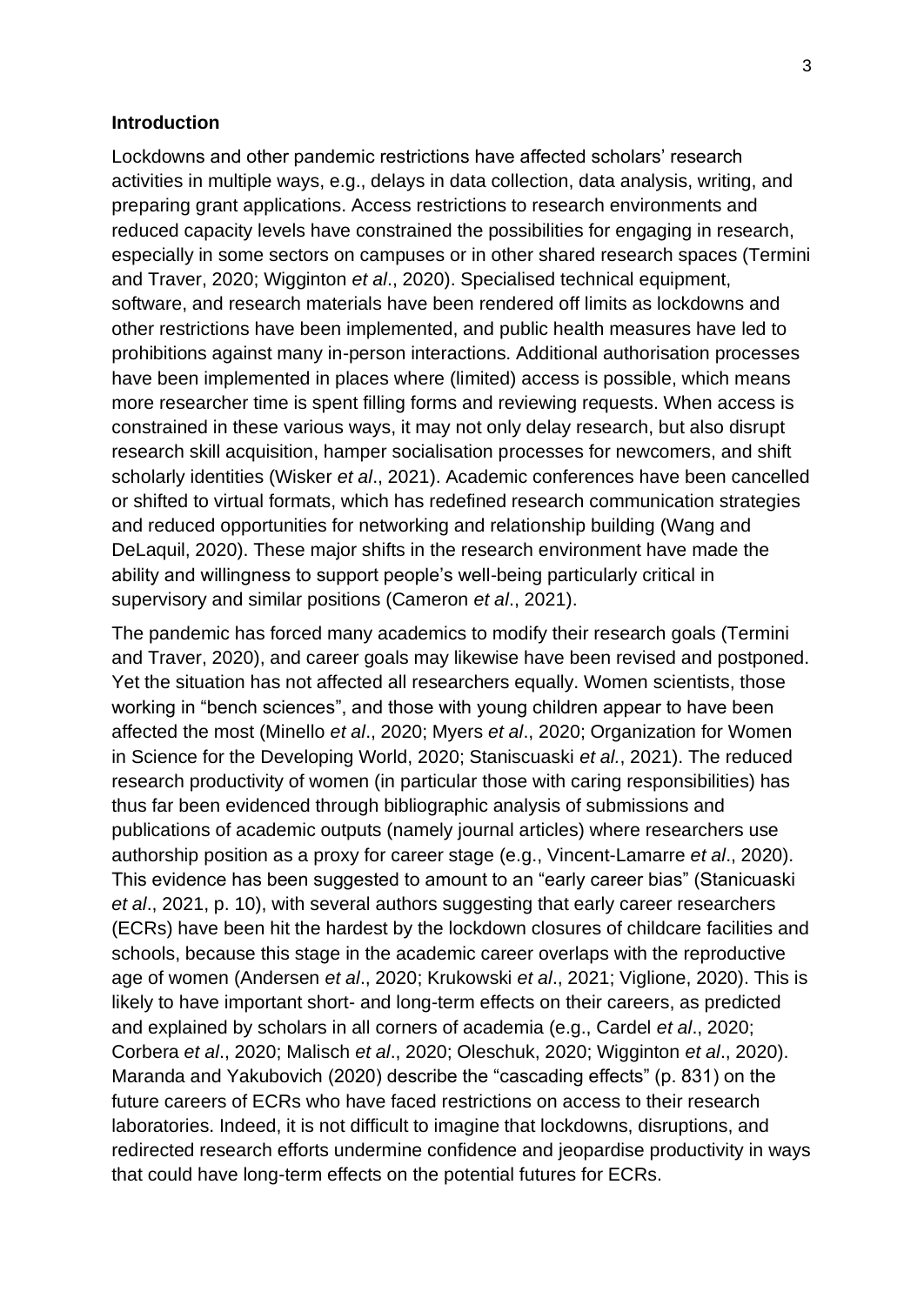ECRs have reported that their supervisors are strained by the restrictions and demands placed on them during unusual times (Lambrechts and Smith, 2020). Although experiences of stress and not daring to ask for advice or help are negative, there is potential in the present situation to increase individuals' understanding of each other and appreciation for the contributions of others (e.g., supervisors, peers and supervisees). Such recognition provides an opening for the compassion for self and others that Cameron *et al*. (2021) see as a critical aspect of mentors and protégés moving forward together through the pandemic.

As we, the authors, are all members of a Special Interest Group on Researcher Education and Careers, part of the [European Association for Research on Learning](https://www.earli.org/)  [and Instruction](https://www.earli.org/) (EARLI), we met to discuss our own ongoing research in the area and set out to establish what is the 'state of the art' of research about the current and future impacts of the pandemic on ECRs. We adopt the definition of an ECR from the SIG's mission statement, which is "individuals with up to 10 years' research experience including their doctorate: doctoral students, post-PhD researchers, newly-hired lecturers as well as professionals in universities and beyond" (see [https://www.earli.org/node/47\)](https://www.earli.org/node/47). Specifically, in this review, we researched how the pandemic has influenced and is influencing *ECR activity and development*, and what impacts it has had on *researchers' well-being*. Through this literature review, we seek to answer the following research question: *How has the COVID-19 pandemic affected ECR activity, development, career prospects, and well-being?*

## **Method**

We conducted a systematic literature review of studies published between January 2020 and May 2021 that examined the impact of the COVID-19 pandemic on ECR activity, development, career prospects, and well-being. In order to progress to the analysis of findings, we closed the search after May 2021, although we realise that the body of research will constantly accumulate. Our search was focused on three main themes: (a) ECRs, (b) research activities and development, and (c) the COVID-19 pandemic. Within each theme, we identified keywords that we used in the database searches: (a) 'early career researcher', 'doctoral researcher', 'PhD student', 'post doc', and 'academic'; (b) 'research', 'training and development', 'career', and 'well-being', and (c) 'pandemic', 'COVID-19', and 'coronavirus'. We followed the guidelines for reporting systematic reviews and meta-analyses (PRISMA) to locate relevant literature in English (Moher *et al.,* 2009). Our search strategy included two stages (Figure 1):

insert Figure 1 about here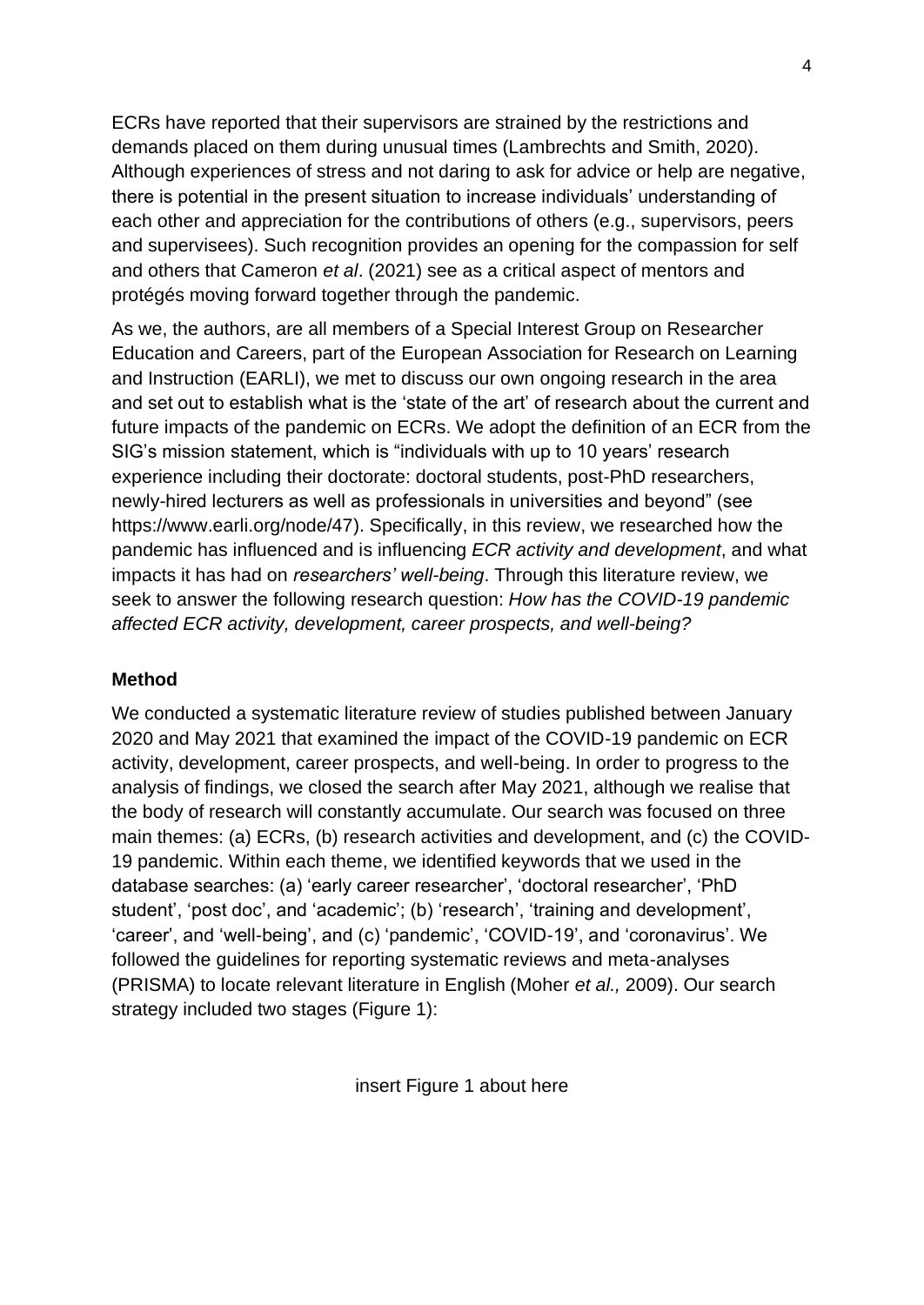Stage 1: We searched three online databases: Scopus and Web of Science, which are considered the most comprehensive bibliographic databases suited for this review (Pranckutė, 2021; Zhu and Liu, 2020) and the Overton policy database, which contains a core set of policy documents with sufficient citation linkage to academic literature (Szomszor and Adie, 2022). Through the searches, we identified 242 publications from Scopus, 84 from Web of Science, and 0 from Overton. Having read the abstracts, we retained 28 publications that fit our focus from Scopus and 25 from Web of Science. At this point, we were inclusive, but in the next phase involving closer reading of the abstracts and initial reading of the methods section of the articles, we discarded contributions that did not fit the focus (e.g., teaching activities, undergraduate students), ending up with a final number of 17 across Scopus and Web of Science.

Stage 2: We were aware of additional publications that might be relevant considering our focus, but which had not come up in Stage 1. We then expanded our search to higher education journals, as journals particularly in this field may have published research related to the work and development of academics during the pandemic, and we, the authors, all work within the field of education. The additional publications that we were aware of, but which had not come up in the database searches were among well-established higher education journals according to Scopus: *Studies in Higher Education, Higher Education, Journal of Higher Education, Internet and Higher Education, Research in Higher Education, Assessment and Evaluation in Higher Education, Higher Education Research and Development, Review of Higher Education, International Journal of Sustainability in Higher Education*, and *Teaching in Higher Education*. Some of these were already included in our initial database searches.

We recognise that journal rankings can be critiqued (Tight, 2018). However, in this case we deemed it appropriate to use the Scopus ranking as well-established journals fulfil criteria of peer-reviewed scientific work coinciding with our selection criteria for pieces to be included in the review. This search resulted in an additional 12 articles. To further complement our search, we identified publications through the snowball method (Hiebl, 2021) based on relevant publications from the list of references in the retained articles. This process resulted in an additional 22 articles for consideration. Results of the searches were uploaded to Mendeley where we tagged all contributions with the following markers: type of contribution (empirical, review, narrative/anecdotal, report, commentary/opinion), and type of empirical research (qualitative, quantitative, bibliometric, review). We retained this information from abstracts, and if unclear, from the main text.

Each of us was responsible for reading through these articles, which were then collectively discussed in several meetings online. Through our discussions, we identified 28 publications that fulfilled all our search criteria (17 publications were retrieved from databases; four publications were retrieved from well-established higher education journals and seven publications from the reference lists). These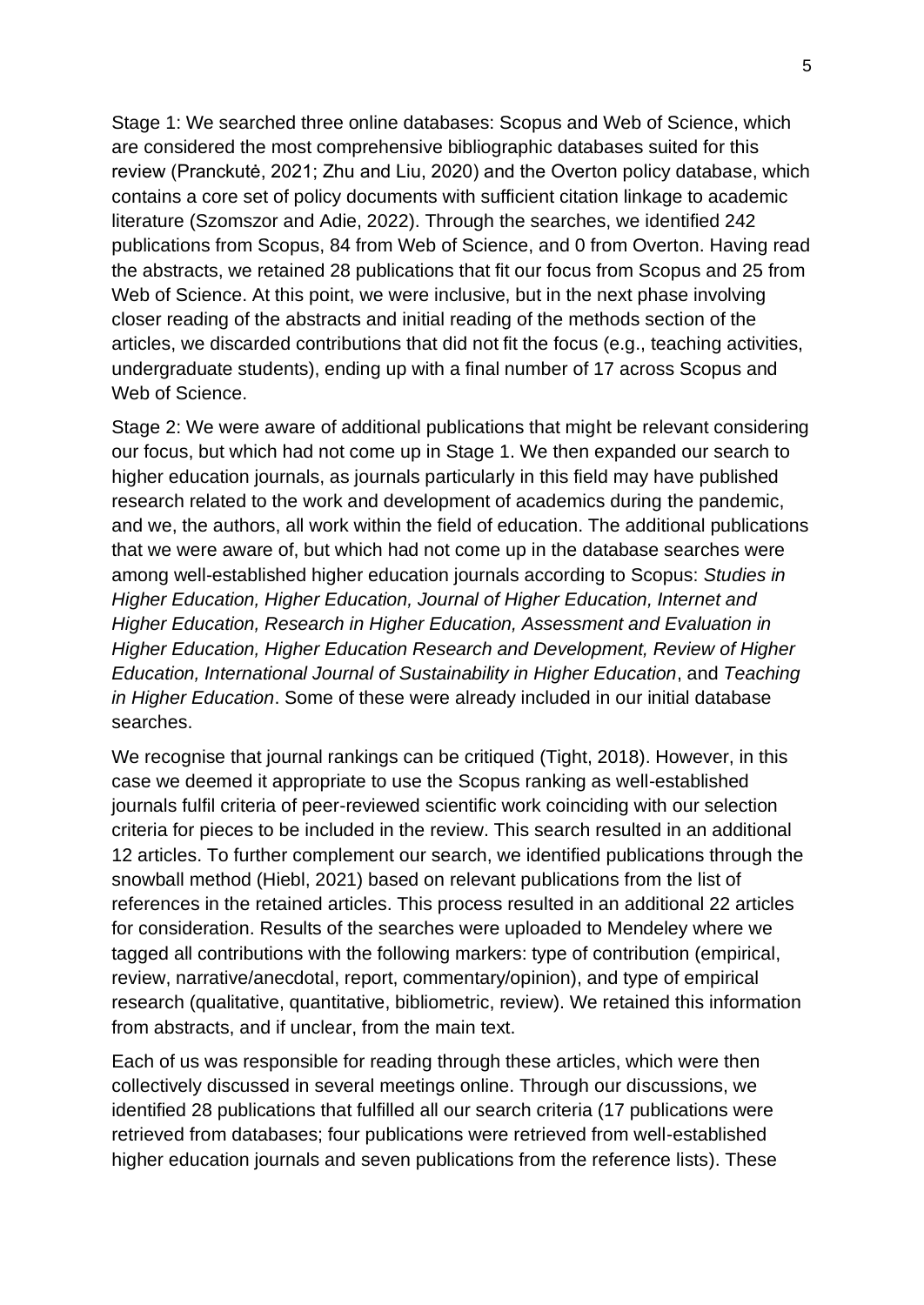were read in full. We created an extraction spreadsheet and documented the following information for each of the 28 articles based on the information that we could identify from the texts: (a) reference details; (b) method; (c) key findings; (d) limitations, recommendations and source of funding; and (e) quality. For our internal purpose, we utilised a quality framework (Critical Appraisal Skills Programme, 2019) addressing questions about the clarity of the aims of the research; appropriateness of the research design, methodology, and recruitment of participants; consideration of ethical issues; the rigour of data analysis; clarity of findings; discussion of findings in relation to prior research; value of the research; and recognition of limitations. Although this information has not been used directly as data in our review, it did help us to distinguish between the various types of contributions and identify the final set of research papers.

The collective decision-making process on what to include in our review resulted in deciding to focus specifically on (a) peer-reviewed published contributions and (b) empirical studies with a description of research methods. Reports (without a theoretical grounding and sufficient methodological detail), anecdotal or position papers (which did not describe a research method), news items, and solicited papers (that either did not fulfil the criteria of empirical research or peer review, or both) were excluded from the analysis. Not all papers that appeared in our searches were peer reviewed (e.g., so-called preprints), although they may have otherwise filled the criterion of empirical research. Therefore, several more papers were excluded at this point, resulting in a final selection of 11 scholarly articles describing empirical research about the impact of the pandemic on ECR experiences that was published in peer-reviewed outlets. To answer the research question of this study - '*How has the COVID-19 pandemic affected ECR activity, development, career prospects, and well-being?' -* we organised the findings from 11 published peer-reviewed empirical articles around four categories: research activity, researcher development, career prospects and well-being.

## **Results and Discussion**

Our systematic review of the literature showed that there are still limited peerreviewed empirical studies focusing on the impacts of the COVID-19 pandemic on ECR activity, development, career prospects, and well-being. Although some studies include ECRs in their samples, in the results section, the experiences of ECRs are not always differentiated from that of more established colleagues (e.g., Prieto *et al*., 2021). We came across many reflective accounts and commentaries from individuals or small groups of ECRs; however, these were non-empirical in nature and thus, were not included in the analysis of the results.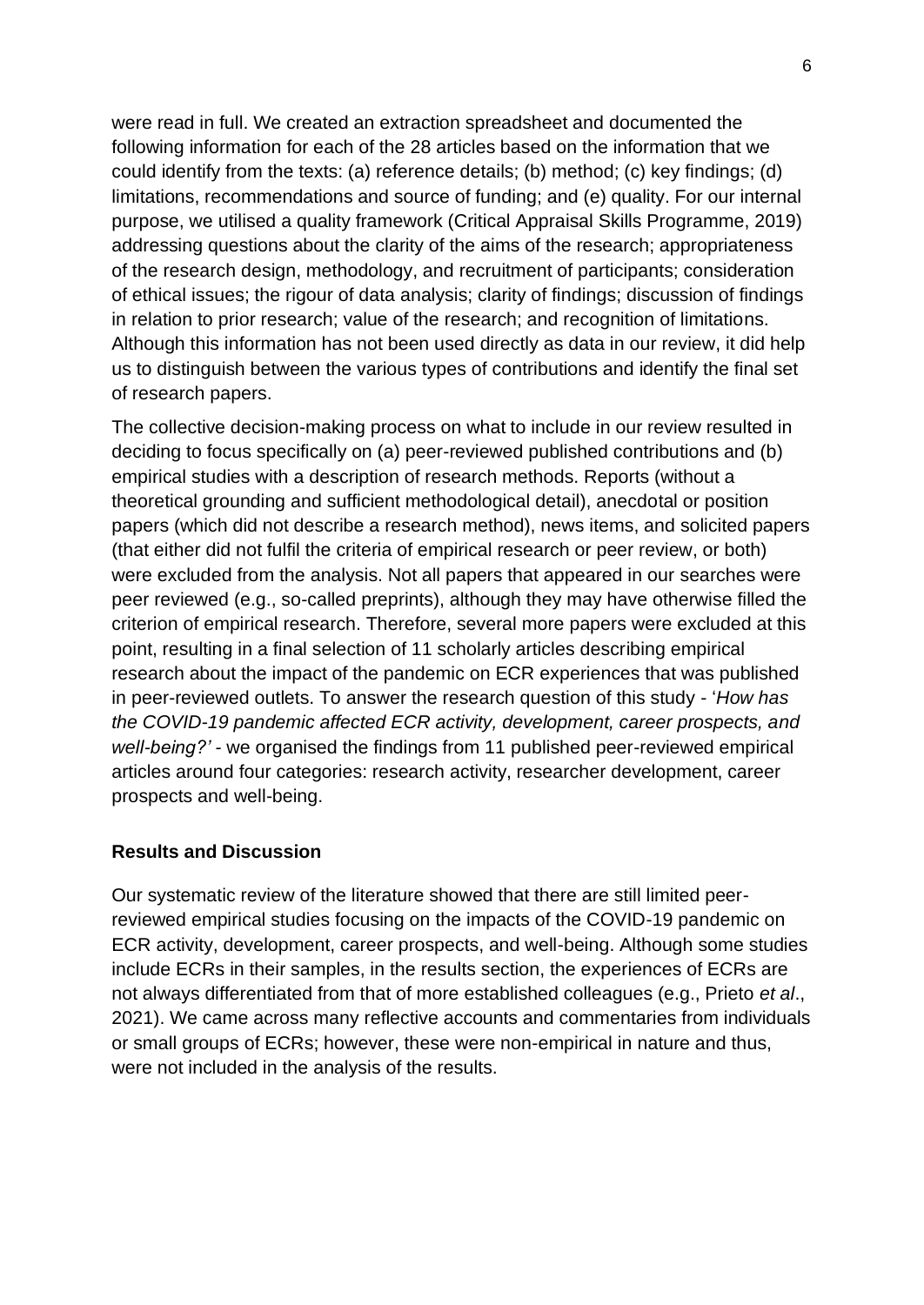## *Evidence*

Most studies (10) reported on effects of the pandemic on ECR activity, including the nature of research, progress, and productivity, working hours and time allocations for research and other scholarly activities as well as inequalities (e.g., in relation to gender and/or caregiving responsibilities, sometimes overlapping with early career status). Other research outcomes for the studies included the effects of the pandemic on researcher development (6), career prospects (5), or well-being (8) (see Table 1).

#### insert Table 1 about here

#### *Methods and participants in the studies*

Across all articles reviewed, online questionnaires were the most commonly applied method of data collection. Online questionnaires were used (a) as a single datacollection method in eight studies (Adarmouch *et al*., 2020; Aubry *et al*., 2021; Camerlink *et al*., 2021; Guintivano *et al*., 2021; Kappel *et al*., 2021; Myers *et al*., 2020; Ramvilas *et al*., 2021; Stamp *et al*., 2021) and (b) in conjunction with other data sources in two studies that included email exchanges, mentor's notes, and papers co-authored by the mentor and doctoral researchers, as well as their perceptions of the effectiveness of the mentoring programme (Mullen, 2021) or website analytics and post-conference surveys (Raby and Madden, 2021). One of the papers involved data collection in the form of documents posted to an openaccess preprint repository for social sciences (Cui *et al*., 2022).

Data were collected from diverse geographical regions, including the U.S., Europe, North Africa, India, and New Zealand. Participants were drawn from medical and health sciences (3 studies), animal behaviour (3 studies, one of which also included some participants from biology and social sciences), ecology (2), and 1 each from education, social sciences, and sciences. Cui *et al*. (2022) based their bibliometric analysis upon 41858 papers produced by 76832 authors. All other studies involved collecting data from human participants. The number of participants per study varied from small (e.g., 11 participants in Mullen, 2021) and medium (e.g., 55 participants in Adarmouch *et al*., 2020) to large (e.g., 4535 in Myers *et al*., 2020). The majority of the authors drew on data that were collected from researchers at different academic ranks but emphasising the experiences of ECRs (Aubry *et al*., 2021; Camerlink *et al*., 2021; Guintivano *et al*., 2021; Kappel *et al*., 2021; Stamp *et al*., 2021). Other papers were focused on a specific group of participants. For example, Mullen (2021) collected empirical data from doctoral candidates in an educational leadership program; Raby and Madden (2021) collected data from the participants of an online conference. Ramvilas *et al*. (2021) distributed their survey to registrants in a webinar targeted toward ECRs and conservation professionals; most respondents were aged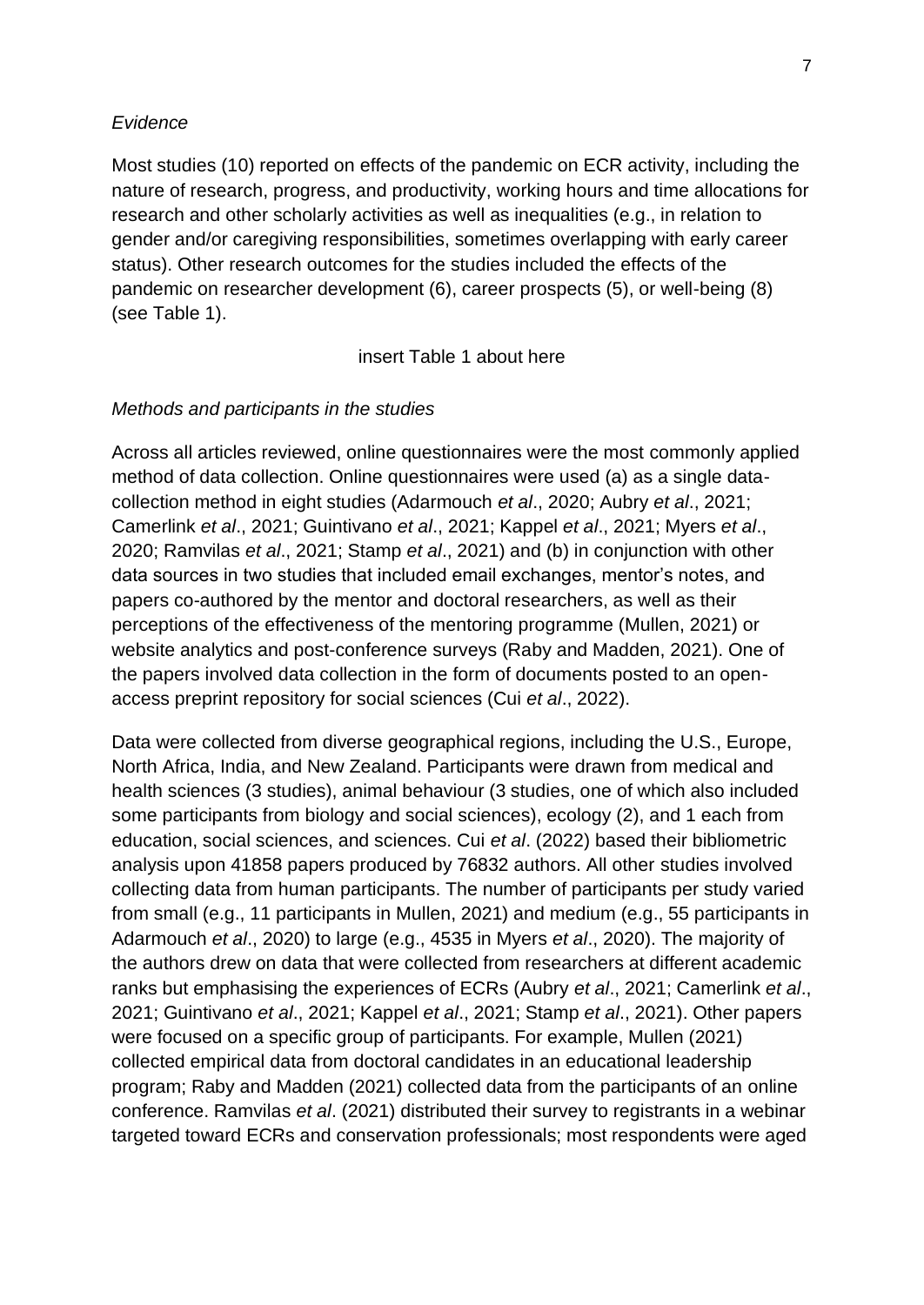18–30 years. All but one study (Raby and Madden, 2021) reported information from men and women; few trans or non-binary participants were included.

# *Key findings*

Having identified the nature of evidence, the methods, and data analysis techniques, the next step was to explore the key findings in relation to ECRs. The summary of challenges and opportunities experienced by ECRs related to the ongoing pandemic crisis as reported in the studies described below, is included in Table 2.

insert Table 2 about here

# 1. Research activity

When discussing researcher activities, there was a tendency to draw mostly on the negative effects of the pandemic (e.g., Adarmouch, 2020; Mullen, 2021). There is evidence on the strategies that ECRs use to cope with existing challenges (e.g., adapting quickly to remote work and using communication technologies; Adarmouch *et al*., 2020) and proposed policies that they perceived to be potentially effective in mitigating negative impacts now and in the future (Aubry *et al*., 2021; Camerlink *et al*., 2021; Guintivano *et al*., 2021). The various disruptions to usual research practices represented a major emphasis across studies. Interruptions to laboratory research and fieldwork (Aubry *et al*., 2021; Camerlink *et al*., 2021; Ramvilas *et al*., 2021; Stamp *et al*., 2021) as well as human participant research on campus and in the community (Adarmouch, 2020; Mullen, 2021) affected the activities and progress of ECRs regardless of their status. The main issues examined included academic research productivity, proposal or dissertation progress, and access to data.

a. Academic research productivity

Cui *et al*. (2021) examined 41858 submissions to the largest open-access preprint repository for the social sciences, comparing the number of preprint papers deposited (a) 6 to 10 weeks after the lockdown to those deposited in the 14 weeks before lockdown and (b) across the comparable time frames one year earlier. Although their main analysis focused on preprints from authors in the U.S., comparative analyses were also provided for 24 other countries. They reported that during the first 10 weeks of the lockdown in the U.S., total research productivity increased by 35%, whereas women's research productivity dropped by almost 14% relative to that of men. While not referring to ECRs per se, the authors used academic rank as a proxy of junior, pre-tenure status and found that this intensified productivity gap is especially pronounced for assistant professors. They found a similar gender gap in productivity for six countries beyond the U.S.: Japan, China, Australia, Italy, the Netherlands, and the U.K. The authors note, however, that most submissions to the repository are from the U.S.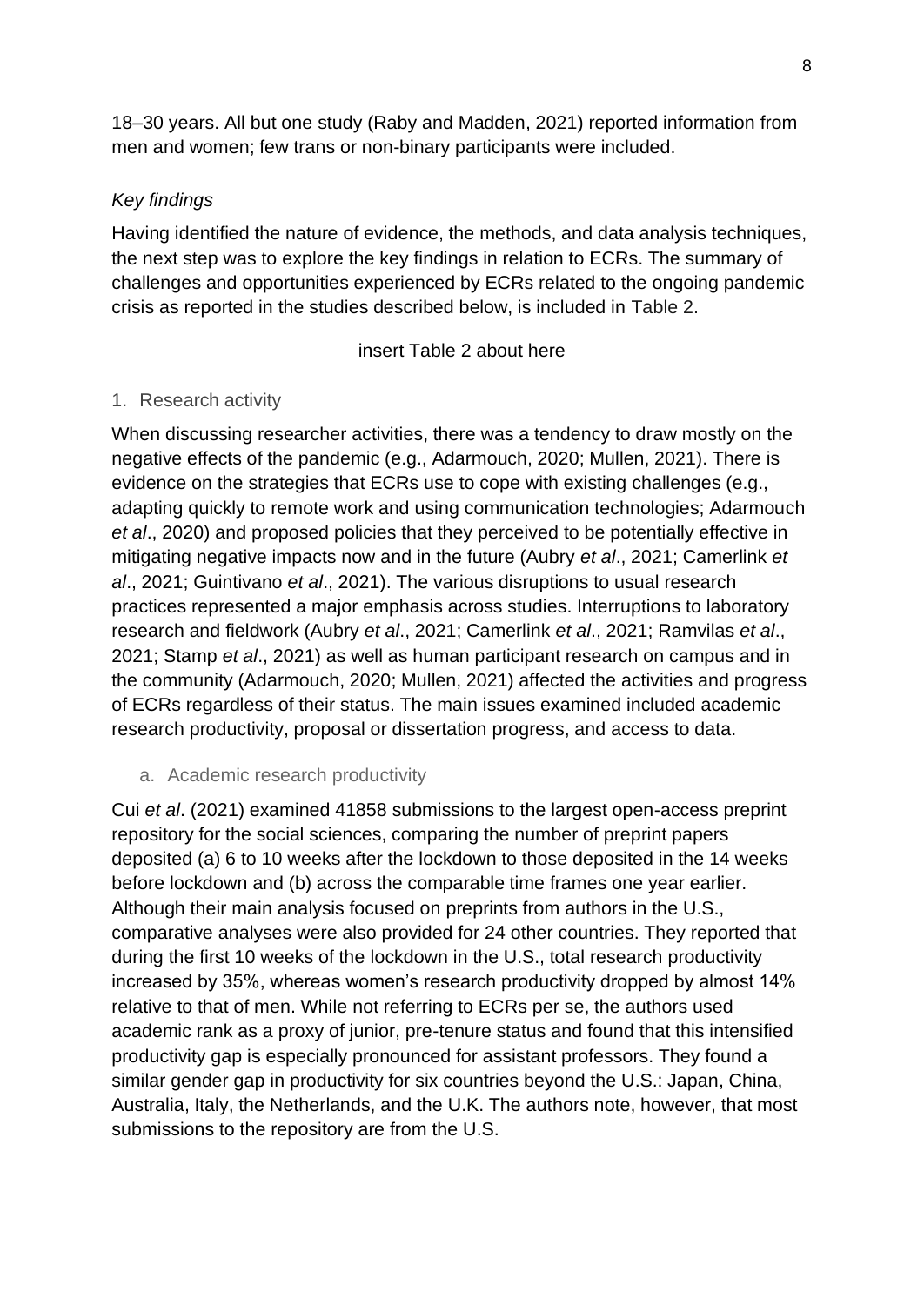Examining time available for research activities in a large-scale survey (among faculty/principal investigators, post-doctoral researchers, and doctoral students) in the U.S. and Europe ( $N = 4535$ ), Myers et al. (2020) found an overall decline in average working hours per week, from 61 pre-pandemic to 54. Most respondents (55%) experienced a decline in working hours, but some (18%) experienced an increase. Time allocated to research was affected more (24% decline) than time allocated to other academic tasks (teaching, administration, grant writing, editorial work, clinical activities) (11% decline). The authors found that differential impacts of the pandemic are predominantly based upon personal demographics (gender, caring responsibility for young children), with research area also being an important variable (e.g., limited access to laboratories led to 30–40% declines in time spent on research in bench sciences).

Guintivano *et al*. (2021) reported negative effects of the pandemic on research productivity in particular for women and also for ECRs (e.g., non-tenured staff, postdoctoral fellows, doctoral students). Findings from their survey of the members of the international Psychiatric Genomics Consortium (123 respondents) showed that ECRs in non-permanent positions (and women) were disproportionately more affected by having to work from home due to childcare, and other domestic issues. The results were statistically significant with small to medium effect sizes (Cohen's *d*) reported. These findings were corroborated by two other studies in the set (Aubry *et al*., 2021; Camerlink *et al*., 2021). Aubry *et al*. (2021) surveyed ecology and evolutionary biology academics in the U.S. They reported that "early-career assistant professors"—men and women—on somewhat precarious contracts, "are more negatively impacted by the pandemic than those with tenure" (p. 5). They further reported that women, especially those with children found it harder to maintain high productivity during the pandemic. A pause in the tenure and promotion clock was suggested as an effective mitigating policy by over 80% of assistant professors, including men; however, the authors point out that such policies could inadvertently increase inequalities by affecting tenure rates of women more than that of men.

Similar results were evident in the study of the experiences of animal behaviour and welfare ECRs around the world (Camerlink *et al*., 2021). Authors reported that doctoral students and ECRs (those up to seven years after obtaining their PhD degree) had lower self-perceived productivity than senior researchers, which was associated with higher self-perceived stress. Those with children saw a "more drastic impact on their work productivity" (p. 8), which the authors warned could lead to a "family gap" (p. 8) in the future, unless funders and employers adopt policies to account for the unequal circumstances faced by different groups during the pandemic. As suggested by Kappel *et al*. (2021), this can be attributed mainly to lack of peer support and a loss of focus due to worry or stress, but for some ECRs (e.g., doctoral students, research associates, non-permanent jobholders) also due to unsuitable working environments (found also by Stamp *et al*., 2021); increased personal responsibilities, including those relating to caring for children or vulnerable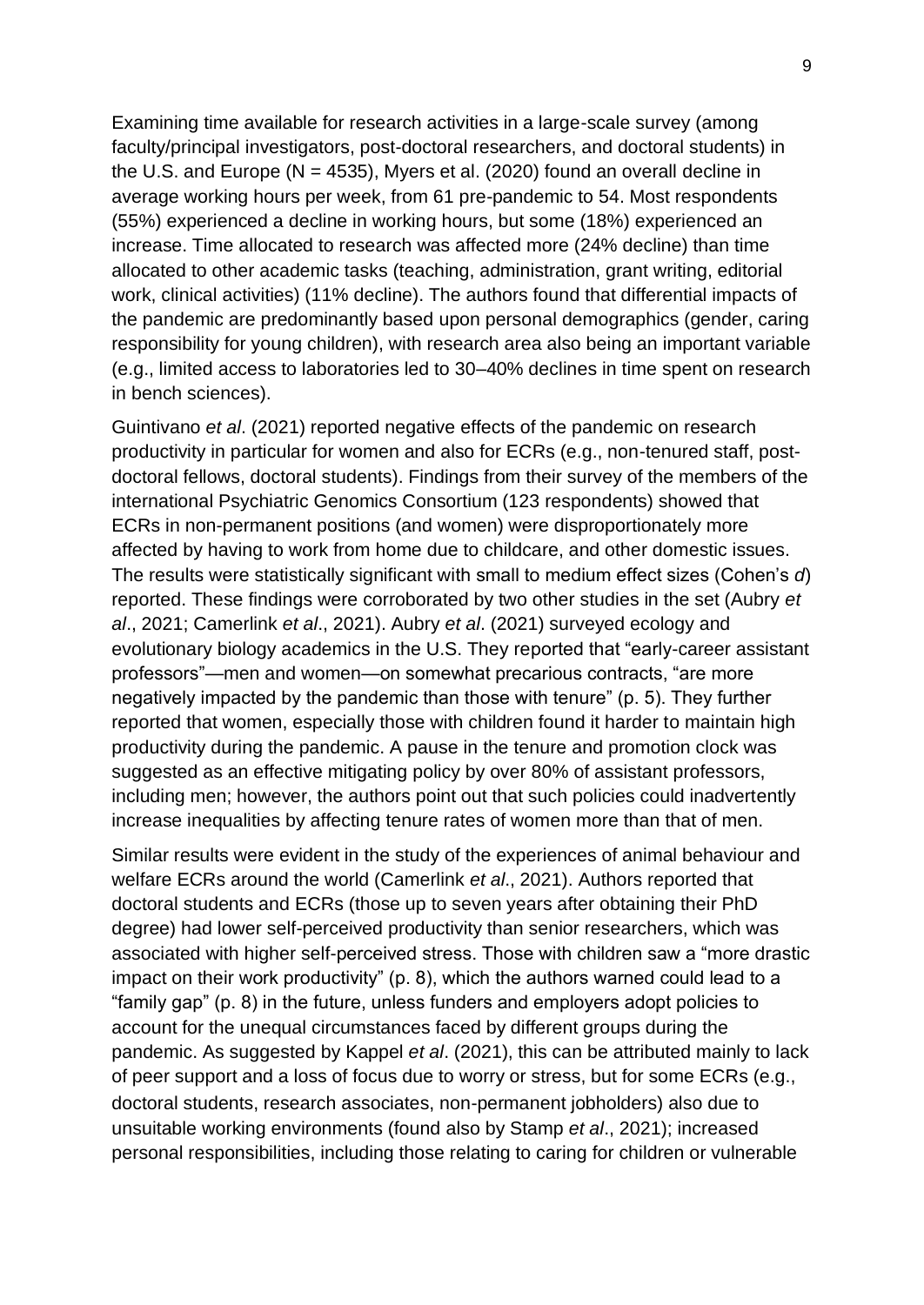adults, COVID-19 illness (or fear of becoming ill) for themselves or others within their households, and sometimes bereavement.

## b. Proposal and dissertation progress

In a study reporting on a 4-month-long online mentoring intervention for doctoral candidates launched in January 2020, Mullen (2021) (who was also the mentor) reported negative effects on productivity due to personal, institutional, and administrative changes during the pandemic that had an impact on the degree of commitments and aspirations of some doctoral researchers. The author found, however, that many doctoral students surpassed productivity expectations, and all made clear progress on their proposals or dissertations. The online mentoring programme, which offered "a flexible structure for Zoom meetings, [providing] a scheduled time to work with (...) mentor" (p. 148) allowed these educational leadership doctoral researchers to overcome challenges due to the pandemic. However, as the author noted, the mentoring programme may not have been a sufficient or appropriate option for those in some other disciplines (e.g., conservation studies where laboratory and field components are required to fulfil the study objectives of doctoral/postdoctoral researchers), necessarily affecting their opportunity to continue their studies according to original timelines (Ramvilas *et al*., 2021). Delayed thesis submissions were reported by Stamp *et al*. (2021) who collected data via a qualitative survey completed by 15 doctoral students and another survey completed by 42 early and mid-career researchers in medical and health sciences, in New Zealand (while these categories are not separated in the discussion, this includes researchers and academics with fewer than ten years post PhD). The authors stressed that one negative effect for the doctoral researchers was that they had to acquire new funding to support themselves during the additional study period, as well international doctoral researchers had to apply for visa extensions (at additional cost).

## c. Access to data

Regardless of the career stage, research productivity has been affected, among other issues (e.g., increase in non-research workload resulting in intellectual fatigue, difficulties in finding collaborators) by the limited opportunities to collect new data, including that caused by restricted possibilities to conduct field work (Ramvilas *et al*., 2021), inability to conduct experimental work (Stamp *et al*., 2021), or restricted access to human participants (Adarmouch *et al*., 2020). Notably, in the study based on 55 survey responses from medical faculty in one institution in Morocco, Adarmouch *et al*. (2020) did not find statistically significant differences between academic rank or years of work experience as an academic (with assistant and associate professors identified as junior staff equalling 40% of the sample, and number of years as a faculty member at <5 years amounting to 27.3% - either of which could be used as proxy implying an early career stage); however, the lack of statistical difference could be ascribed to the small, non-representative sample size.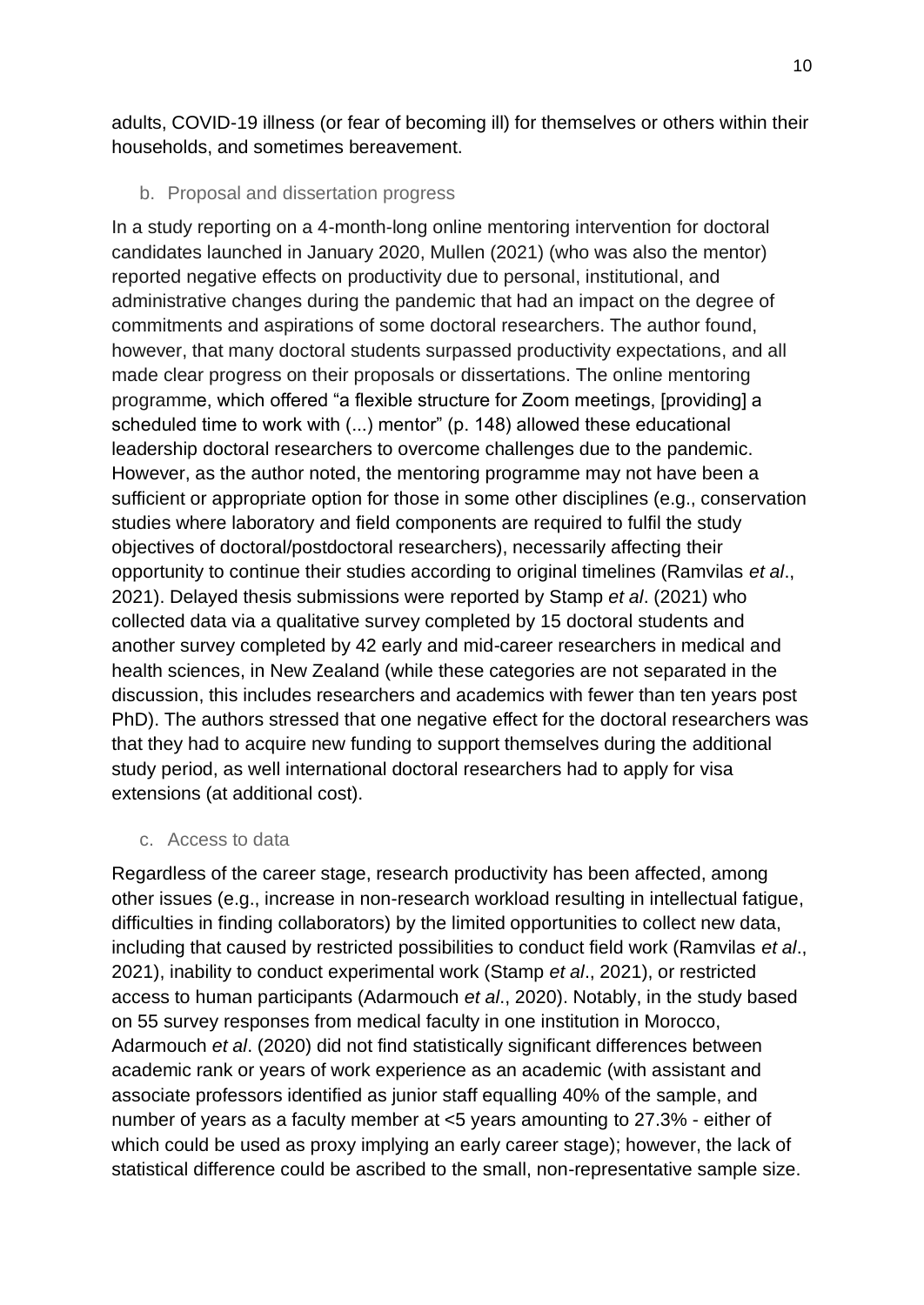### 2. Researcher development

Researcher development was addressed less frequently in the studies than research activity. The main focus was on socialising and networking, including the benefits vs drawbacks of online scholarly events. Respondents from several studies reported fewer opportunities for informal interactions and socialising with colleagues in either virtual or face-to-face settings, which they perceived as having negative effects on their research and their well-being (Camerlink *et al*., 2021; Kappel *et al*., 2021; Stamp *et al*., 2021). Conversely, Camerlink *et al*. (2021) demonstrated that doctoral students and ECRs (those up to seven years after obtaining their PhD degree) enjoyed increased networking opportunities due to the surge in online meetings and conferences, which they may not have been able to attend in the past (in-person) due to associated costs. Despite the expansion of online opportunities offered internationally, Stamp *et al*. (2021) noted that few such activities accommodate New Zealand time zones.

Conferences as a form for sharing research appear to function to some extent differently online compared to conferences attended in-person. Some studies suggest that participants may sign up for online events but not participate actively, as they would in face-to-face events or those for which registration costs were a consideration. For example, Raby and Madden (2021) found that of the 950 people who registered for the event, only 480 (51%) 'attended'. They looked specifically at sessions either designed for ECRs (e.g., the 'meet the editor' event) or those generally considered as outlets used most by junior scholars (e.g., poster sessions) and found low engagement, or low self-reported levels of enjoyment or perceived usefulness of the session. This finding raises questions about the nature of online conference experiences for ECRs who present their research output in poster formats, which is common for junior researchers when they first present their scholarly work. Raby and Madden also highlighted mixed responses to mentoring and networking opportunities in online conferences, with some delegates benefiting from these while others found it difficult to engage online. Indeed, not being able to interact in-person was reported as a negative experience by doctoral students and postdoctoral participants in a survey study (N = 565) by Ramvilas *et al*. (2021).

Lack of opportunities for professional development in general was cited as an issue for some doctoral students and research associates (Kappel *et al.*, 2021). However, the doctoral candidates in Mullen's (2021) study reported that the online mentoring programme provided opportunities for personal and professional development, which was further evidenced through the scholarly development demonstrated by the papers they co-authored with their mentor as they were simultaneously making progress on their dissertations or doctoral research proposals. The flexible structure for video meetings provided lengthy blocks of time to interact with their mentor, which proved motivating. The mentoring programme also promoted scholarly identity development.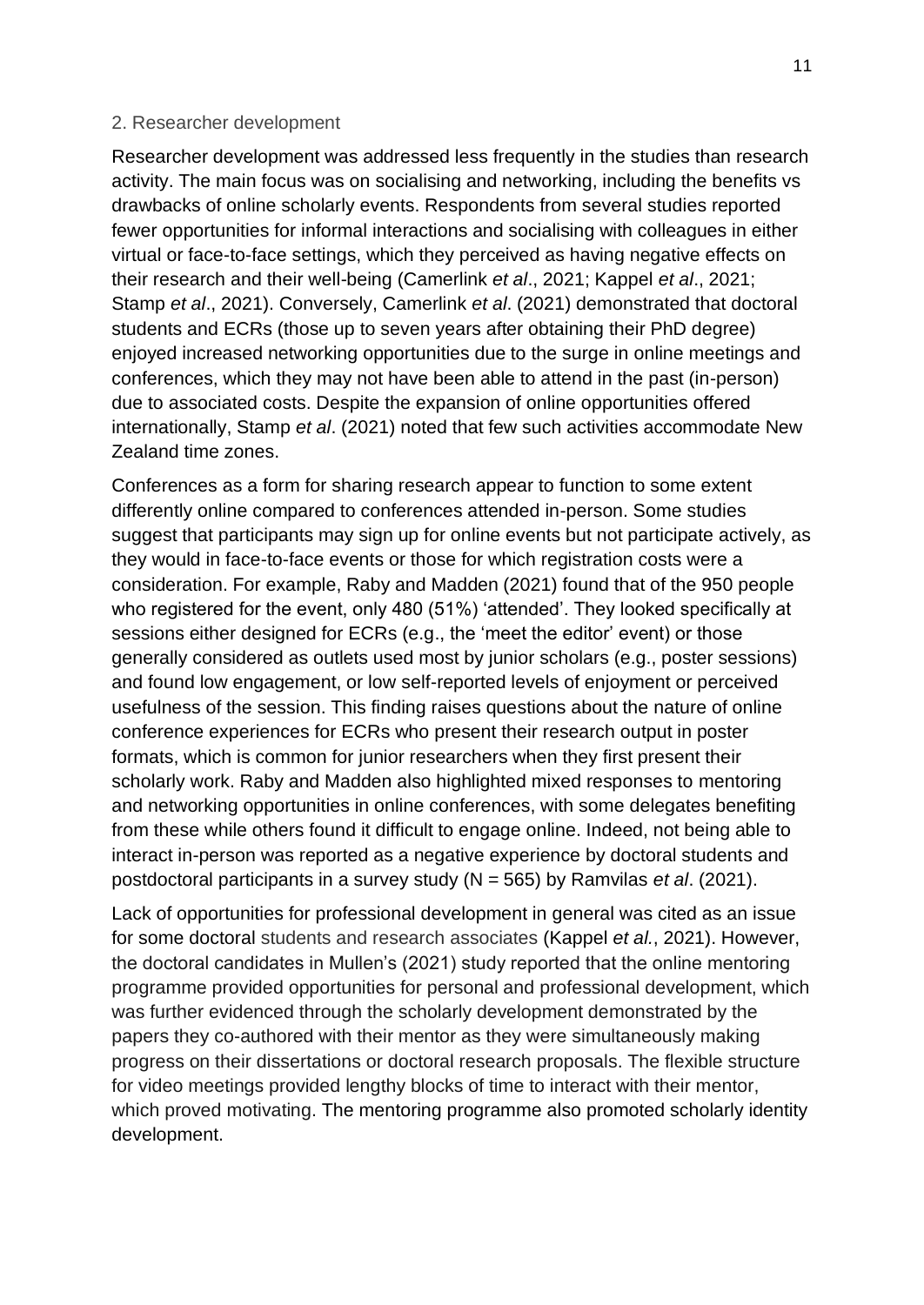## 3. Career prospects

The cancellation of scholarly events and disruptions to networking undermined future career prospects. Guintivano *et al*. (2021) revealed considerable concern about the impact of COVID-19 on career progression and the availability of funding, most commonly reported by ECRs and women. Similar findings were presented by Stamp *et al*. (2021) and Kappel *et al*. (2021), who reported statistically significant results in relation to doctoral students, research associates, and non-permanent job holders. Stamp *et al*. also identified concerns about delays and disruptions in starting postdoctoral positions, particularly given that in a small nation like New Zealand most graduates must travel internationally to pursue such opportunities. Two other studies identified logical extrapolations from the data they reported to possible impacts of the pandemic on future career prospects; specifically, Camerlink *et al*. (2021) suggested that there will be long-term consequences for career progression post pandemic and Ramvilas *et al*. (2021) predicted that conservation science was unlikely to be a major government priority for jobs and funding as nations focus upon recovery from the pandemic.

## 4. Well-being

Negative impacts on the well-being of doctoral students were reported long before the pandemic began (e.g., Cornér *et al*., 2017; Pyhältö *et al*., 2012; Stubb *et al*., 2011). Not surprisingly, several papers considered in this review addressed the wellbeing concerns of ECRs. A major challenge for the medical and health researchers was that they were called upon to provide care in an "unusual, risky, and stressful environment" (Adarmouch *et al*., 2020, p. 2), including managing COVID-19 patients. Participants emphasised the "physical and intellectual fatigue" resulting from their workload changes. There were no distinctions in their study, however, between early career and more established researchers. Camerlink *et al*. (2021) also reported on the challenges of heightened workloads under pandemic conditions, especially for those with dependent care responsibilities. Fatigue was likewise an issue that arose across studies (Camerlink *et al*., 2021; Raby and Madden, 2021; Stamp *et al*. 2021).

Guintivano *et al*. (2021) found that non-tenured staff/researchers (and women) reported higher stress levels caused by the pandemic. Camerlink *et al*. (2021) also reported higher perceived stress levels among doctoral students and ECRs (those up to seven years after obtaining their PhD degree), which, as noted above, have been associated with lower productivity levels. However, in Camerlink *et al*.'s (2021) study, the participants reported receiving more social support during the pandemic, which would help reduce the risk of stress and burnout. These results were supported by Kappel *et al*. (2021) who found that ECRs (doctoral students, research associates, non-permanent jobholders) experienced more worry or stress, but many interacted with family and friends more than usual, and engaged in outdoor activities, reported as coping strategies for dealing with difficulties during lockdowns.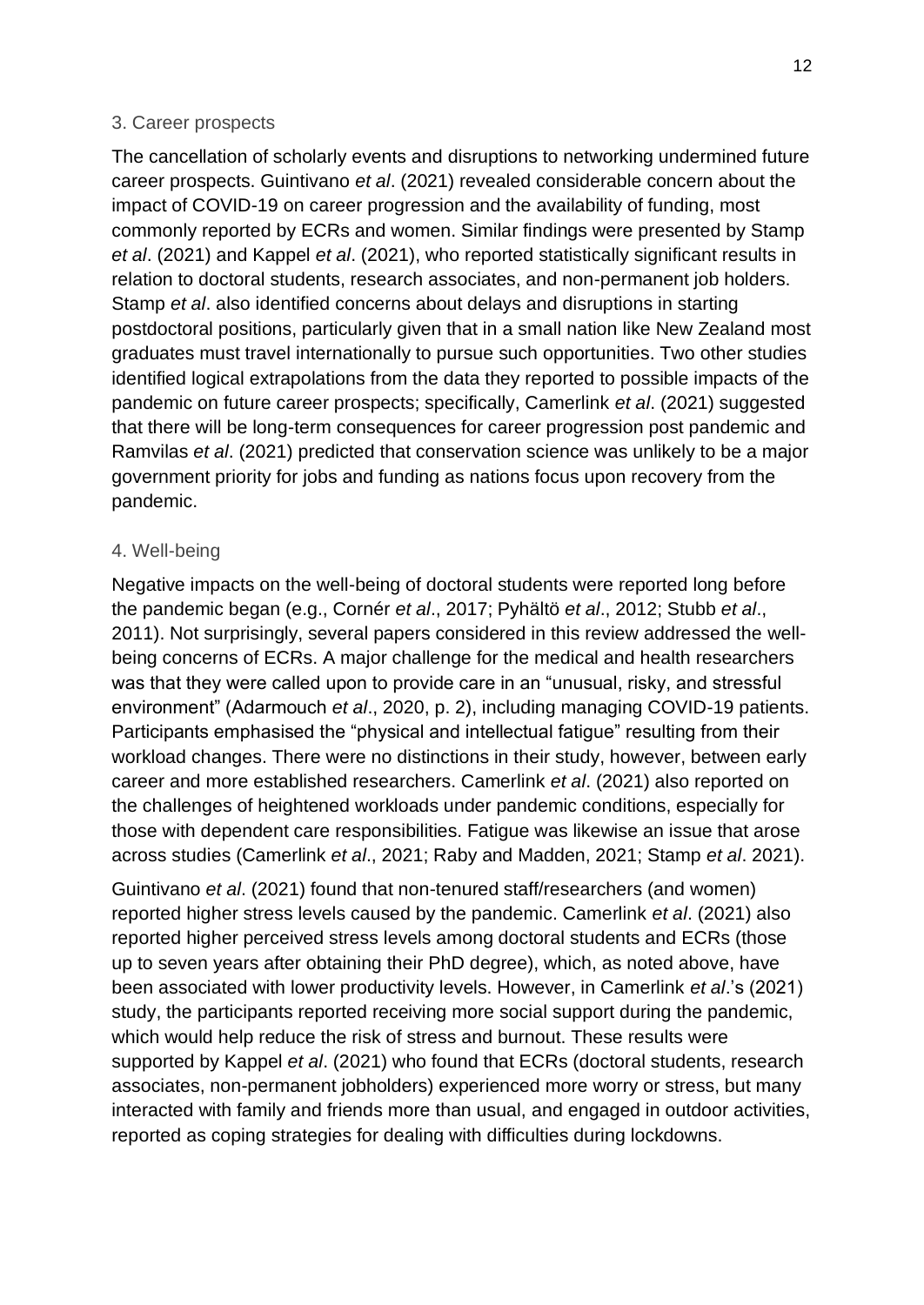Just over one quarter of the respondents in Kappel *et al*.'s (2021) study reported on improved work–life balance during the pandemic, and more than half expressed an intention to consciously focus on maintaining this balance into the future. Others reported imbalances either toward more work (30%) or to more personal responsibilities (24%) (e.g., caring for children or vulnerable adults, own illness, illness within their household, and sometimes bereavement) while some reported a balance shifting toward personal activities (21%) (e.g., interacting with family or friends). Aubry *et al*. (2021) reported stark differences in work–life balance for earlycareer assistant professors compared to more senior scholars. Women and those with childcare responsibilities, likewise, reported poor work–life balance. In contrast, respondents in Stamp *et al*.'s (2021) study appreciated the opportunity that uninterrupted flexible time provided for them to focus on a chosen task.

Various other measures of well-being were evident across the studies. Stamp *et al*. (2021) reported that their participants (junior researchers who obtained their PhD within the last five years) experienced financial strains and "zoom fatigue" and felt stressed, unsettled, and isolated. Aubry *et al*. (2021) reported negative effects with respect to life satisfaction and anxiety about health amongst early-career assistant professors, while Camerlink *et al*. (2021) noted mental health challenges amongst doctoral students and ECRs (those up to seven years after obtaining their PhD degree). In addition, unsuitable working environments could cause stress for ECRs (Guintivano *et al*., 2021; Kappel *et al*., 2021; Stamp *et al*., 2021). However, others reported developing new styles of working, post-pandemic solidarity, and opportunities to work in more creative ways which, in the future, may lead to increased productivity and well-being.

## **Conclusions**

## *What evidence did the reviewed studies provide?*

The systematic literature review resulted in the analysis of 11 published peerreviewed empirical articles. Empirical evidence has been published showing that ECRs have been affected by the COVID-19 pandemic in four different areas: (a) research activity, (b) researcher development, (c) career prospects, and (d) wellbeing. Research activity further illuminated academic research productivity, proposal and dissertation progress, and access to data.

Overall, ECRs generally reported that the pandemic had primarily impacted their research activities, but there were slight differences depending on their specific status. For instance, doctoral students were particularly concerned about limited access to funding and delays in submitting their theses. Postdoctoral researchers worried more about delayed or interrupted employment or postdoctoral opportunities (Guintivano *et al*., 2021; Kappel *et al.*, 2021; Stamp *et al*., 2021) and disruptions to laboratory activities and fieldwork (Aubry *et al*., 2021). Those in non-tenured positions were more concerned about reduced time spent on research (Myers *et al*.,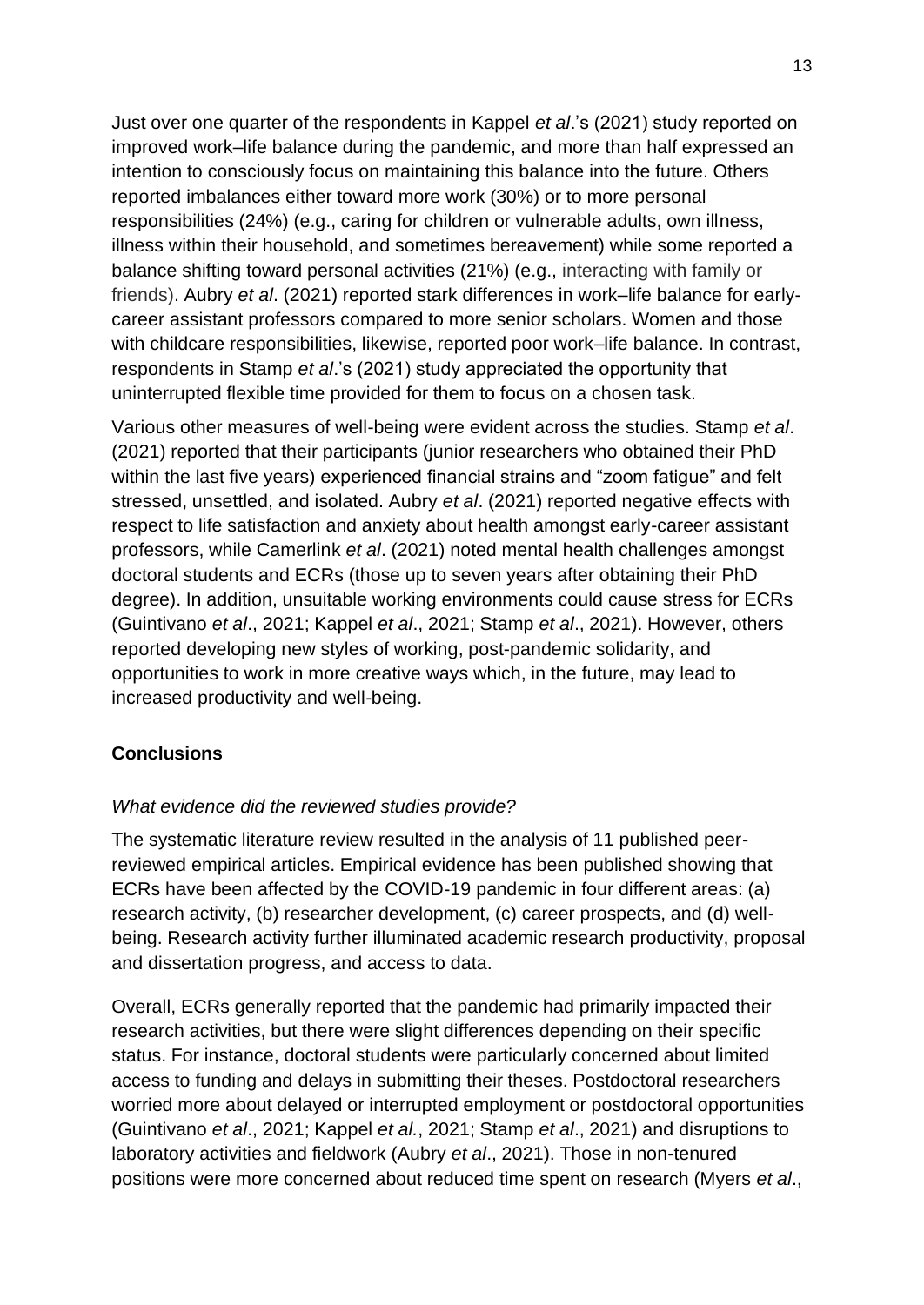2020; Stamp *et al*., 2021). Furthermore, the possible negative effects of the pandemic were accentuated for early career women with family responsibilities (Aubry *et al*., 2021; Camerlink *et al*., 2021).

Beyond the negative consequences of the pandemic, there is some evidence of promising learning and new ways of working that have arisen as a result of lockdowns and restrictions, such as improved opportunities to attend virtual conferences and networking (Camerlink *et al*., 2021) and online mentoring programmes (Mullen, 2021). Nevertheless, those opportunities were not always fully realised (e.g., low attendance and limited interaction with presenters at conferences; Raby and Madden, 2021), and it remains to be seen which practices prove sustainable and helpful for ECRs in the long run.

Even if the number of studies is limited, the outcome of this literature review points to the need for revised institutional policies to support ECRs post pandemic in the areas of research activity, researcher development, career prospects, and wellbeing. In light of prior research (e.g., Devos *et al*., 2017; Vekkaila *et al*., 2013; Virtanen *et al.*, 2017) indicating that doctoral student stress is related to an increased likelihood for attrition, a strengthened focus on supporting ECRs' well-being (regardless of their specific status) is likely to be crucial in post-pandemic academia. The results also raise questions about differential effects across fields (Ramvilas *et al*., 2021) and the possible long-term consequences in post-pandemic academia and policy making where some fields may be worse off in the future due to priorities established for societies struggling to recover. Given such a scenario, ECRs in certain fields (women in particular) may struggle even more than their colleagues in fields deemed important in recovery and policy making for post-pandemic societies.

# *What is missing from the systematic review?*

The database and journal hand searches for this systematic literature review were conducted in April and May 2021, which is 13 to 14 months after the global pandemic was declared on March 11, 2020. This is a relatively short time frame for researchers to design and implement a research study, collect and analyse the resulting data, write up the results, submit the work for publication, receive and respond to peer review comments, and await the appearance in print of the final paper. Research about the effects of the COVID-19 pandemic on researchers and research activity will continue to be published for some time to account for publication lags and to capture the enduring effects of the pandemic. We are aware of preliminary results (e.g., Lambrechts and Smith, 2020; Lokhtina and Tyler, 2021; van der Weijden and Bergmans, 2021) and pre-print studies (e.g., Bilas *et al*., 2020; Johnson *et al*., 2020; Muric *et al*., 2020; Suart *et al*., 2020), which had not been published at the time of our searches. Some of these sources are cited in the introduction to this paper but did not meet the inclusion criteria for the systematic review.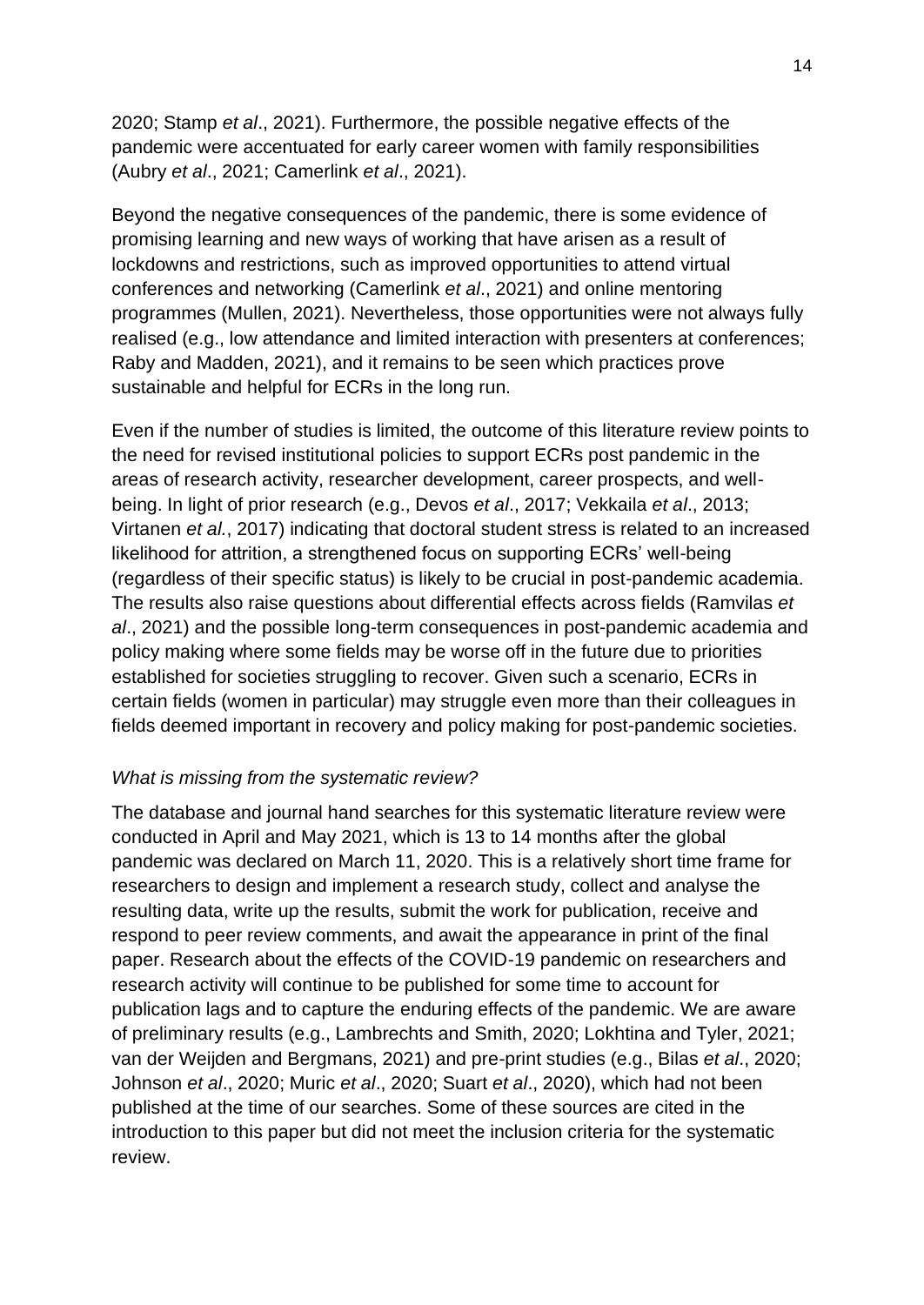Despite evidence of shortened timelines for publishing coronavirus-related medical studies (Horbach, 2020), publication lags continue to exist, especially outside the medical field. Anecdotal reports from journal editors suggest that they have experienced greater than usual challenges securing timely peer review for articles submitted during the pandemic. Impassioned pleas and supportive statements have become common on journal websites and in manuscript review requests. For example, the journal *Higher Education Research and Development* (HERD) provides the following message at the top of all review invitations:

HERD is aware of the significant impact that the COVID-19 pandemic is having on many in our community. While HERD normally aims for a 4-week turnaround on reviews, we recognise that this is not always possible, particularly given the current pandemic.

Some papers about COVID-19 pandemic effects on researchers and research activity have been written and published extremely quickly. For example, Weissgerber *et al*. (2020) released their recommendations about conference cancellations one week after the global pandemic was declared (18 March 2020), and the final version of record was released just 9 days later. The timing for that paper means that it is based upon the first days of the pandemic only. Furthermore, such early papers consist of author reflections, not analyses of empirical data. In contrast, Raby and Madden (2021) gathered data from an online conference that was launched as a replacement for the regular in-person conference. Participant responses to survey questions were gathered at the time of the conference (mid-July 2020). Raby and Madden submitted their paper just two weeks after the conference they studied, but their paper was not accepted until December 2020 and was then published in February 2021. More extensive data collection across multiple days and from less captive audiences (i.e., individuals who are not already gathered together for a shared purpose, such as these one-day conferences) would necessarily require longer data collection and analysis timelines, making it less likely that such publication would have been captured in this systematic review.

Studies of the impact of the pandemic on researchers and research activities tend to involve collecting human participant data. For many researchers (potential authors and potential participants in studies of the pandemic effects), the shift to remote teaching and supervision has occupied considerable attention, especially during the earliest phases of the pandemic. Researchers with dependent care responsibilities have likewise found it challenging to focus attention on conducting or participating in research studies. Some scholars have expressed reticence to add to the burden of other researchers by inviting their participation in studies while juggling pandemic effects. Adarmouch *et al*. (2020) attributed the low response rate for their online survey (21.2%) to the fact that many of the medical and health researchers in their study experienced a stressful work environment as they managed COVID-19 patients and may have had "less interest in research" (p. 5).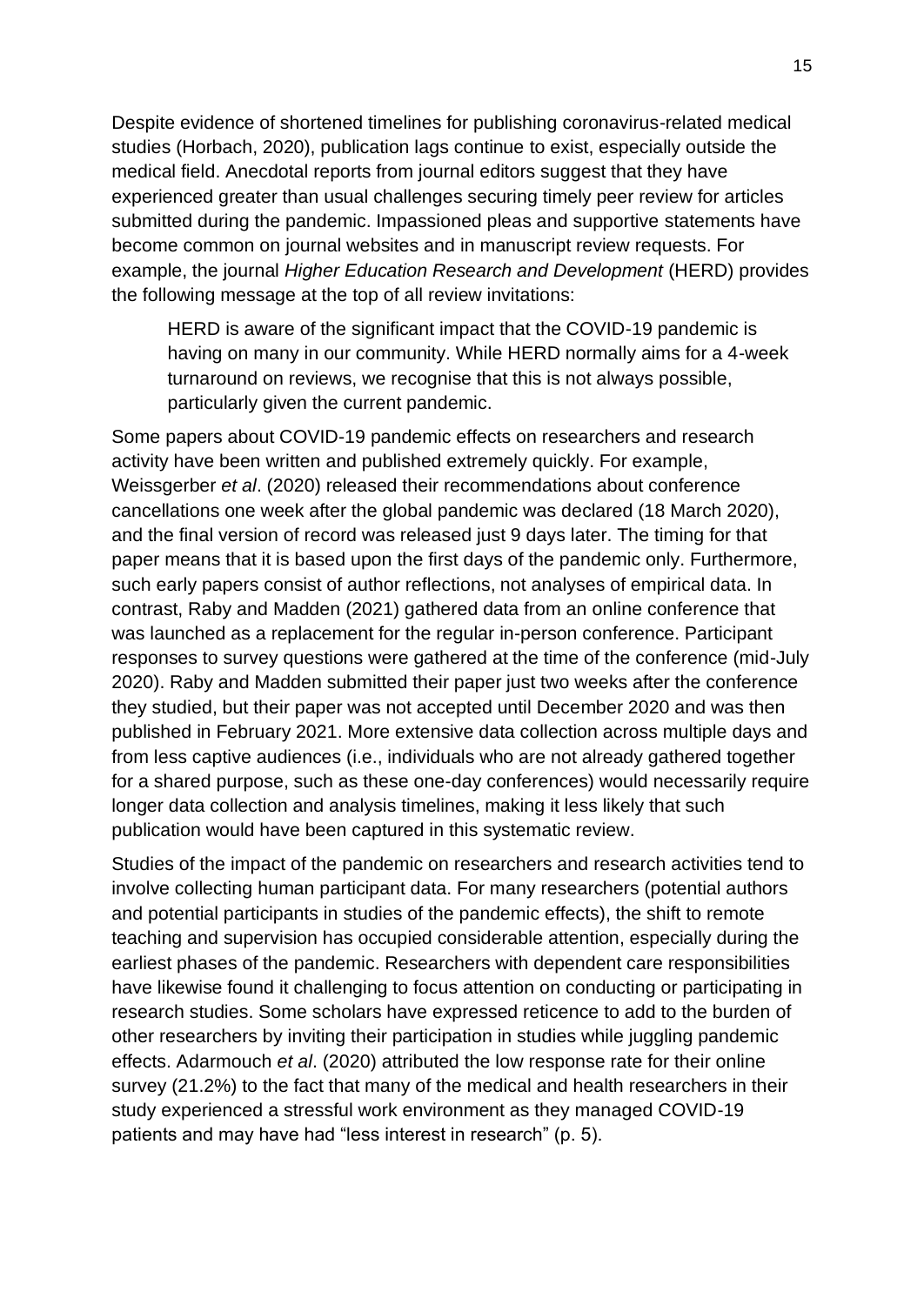The pandemic itself affected the ability of doctoral students and academic staff (in particular, women) to conduct research studies. Some institutions halted all human participant research studies that were unrelated to the pandemic, which might be seen to provide an opening for studies that would meet the inclusion criteria for our systematic literature review. Typically, in-person interaction was allowed only if required; thus, online studies would be expected to be most common. The final set of 11 papers was consistent with this assumption: 8 were based upon online surveys while 2 combined online surveys with website analytics or other documentation gathered from a distance (e.g., email exchanges, notes from online meetings); the remaining study (Cui *et al*., 2022) involved bibliometric data gathered without interaction with human participants. Given the differential effects of the pandemic based upon demographics, it is important to question which researchers have had time and opportunity to respond to online survey invitations throughout the pandemic.

Likewise, our searches revealed a number of bibliometric studies (e.g., Andersen *et al*., 2020; Ipe *et al*., 2021), yet these studies do not distinguish the effects for ECRs. It is indeed a complex process to link bibliometric analyses with demographic information for the authors, including their current career stage. It is therefore possible that such studies are still in progress and have not yet been published.

## *Practical and social implications*

In many parts of the world, societies are gradually preparing for a return to "normal". New policies and practices related to distance and face-to-face work may be of concern as organisations prepare for employees to return. These are important considerations, and the solutions bear consequences for all employee groups and career levels. Based on the results of this review, we identify the need to proactively take steps and direct resources towards enhanced support for ECR activity, development, career prospects and well-being. Measures need to be put in place to alleviate challenges concerning grant applications (e.g., make use of mentoring) and delayed thesis submissions (e.g., the provision of extensions for doctoral students). ECRs (in particular academics with caring responsibilities who may face career setbacks) should have access to sabbatical or pre-tenure research leave (e.g., adjusting promotion metrics, extending or pausing the tenure clock). It is necessary to respond to gender disparities and pay attention to the opportunities for women researchers at an early career stage to continue or resume their research work in a situation where additional chores accumulated during the pandemic may to some extent continue to burden them even after the most imminent threats of the pandemic have passed (e.g., on-campus childcare support programmes; psychological support systems). The provision of networking opportunities (e.g., writing groups, regular videoconference discussions) may have an impact on researcher development as ECRs continue advancing their involvement in scientific communities. It is important to build a sense of a learning community among ECRs through virtual or face-to-face events, including follow-up activities and nuanced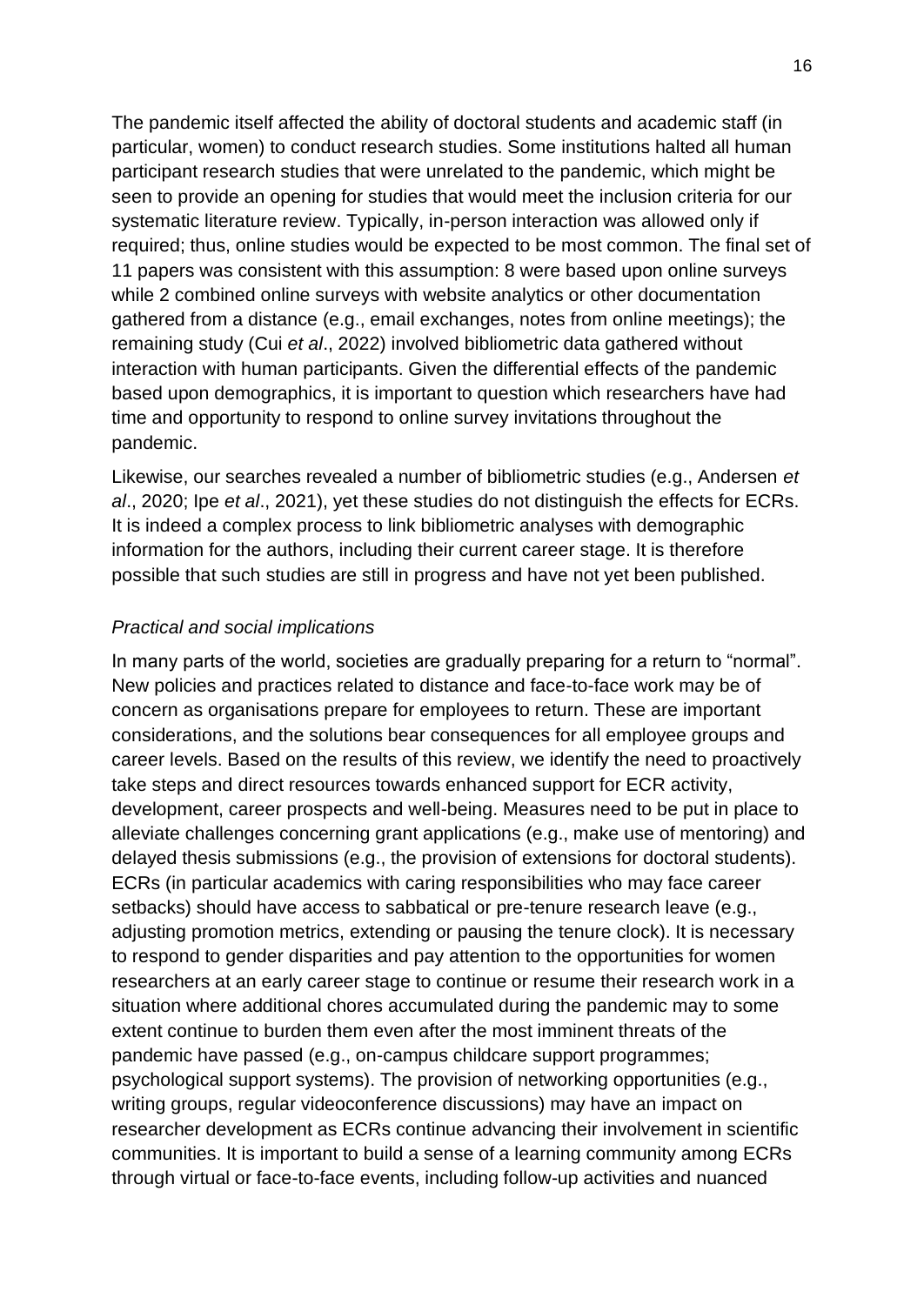discussions on their learning needs that may allow them to address their concerns about their development and knowledge transfer.

Fully comprehending the consequences of the pandemic for ECRs will require that their situation is monitored for a number of years and their voices are heard. Furthermore, we remind readers of the necessity of paying attention to the support of research in different fields. Research in fields deemed important in recovery from the pandemic is absolutely vital. However, it is important to continue to recognise the role of a broad range of academic fields in order to ensure the holistic development and thriving of societies.

# *Limitations*

We recognise that there are limitations to this review. First, although we sought to improve our review by supplementing the database searches with hand searches of well-established journals in our field (higher education), this did not cover other fields. In retrospect, it may have been worthwhile to expand the selection of journals to the medical and natural sciences as the review showed that journals in these fields actively published on the impact of the pandemic on researcher careers. Our final set of 11 articles included just two publications from education journals, neither of which were explicitly higher education journals. While researchers tend to have an interest in investigating and reporting the circumstances in their own field (see e.g., Aubry *et al.*, 2021; Camerlik *et al*., 2021; Guintivano *et al*., 2021; Raby and Madden, 2021; Ramvilas *et al*., 2021), this is not an unambiguous trend. Second, the time frame included publications from January 2020 to May 2021. This is a relatively short time frame for a systematic review. Relevant literature has indeed been published after that time (see, for example, Muric *et al*., 2021, and Suart *et al*., 2021, which are published versions of pre-print studies that appeared in our searches), and more will almost certainly be published in the future. Third, our search was limited to English language publications. We are confident that relevant research has been published in other languages.

# *Future research*

Due to timing and other research challenges, many of the reports published to date are reflective or anecdotal commentaries and thought pieces that did not meet the empirical criterion for a systematic literature review. However, we acknowledged these sources to advance our own argument in the introduction but excluded these texts from the systematic review. Given the breadth and richness of some of these commentaries, a synthesis of such publications may be warranted as a future research effort.

One important area of research that is evident in the published literature but not fully captured in this systematic review relates to the effects of the pandemic on academic productivity for those scholars with childcare responsibilities (e.g., Krukowski *et al.*,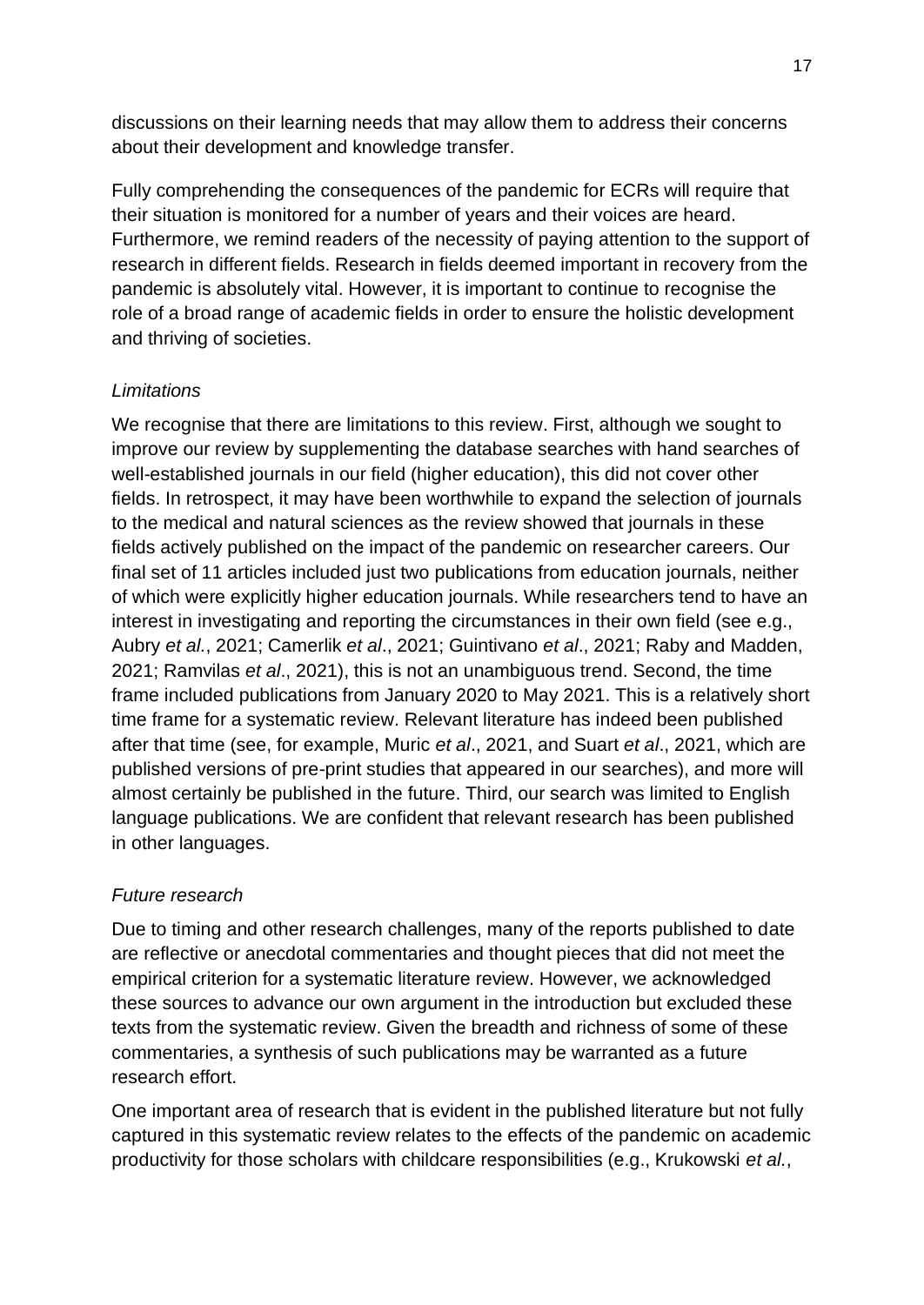2021; Staniscuaski *et al*., 2021). These studies highlight differential effects of the pandemic for scholars, especially women (Yildirim and Eslen-Ziya, 2021). Such studies, however, tend not to distinguish the particular effects of the pandemic during the early career stage that often overlaps with the child-bearing years, yet this could not always be distinguished from the effects for ECRs (Myers *et al*., 2020). We were unable to locate any empirical studies through our search techniques that focused specifically on the effects of the pandemic on the research and research activities of early career parents. This suggests a gap worthy of research effort.

While many of the studies were based on research participants' self-reported experiences, and as such provide insight into how individuals have experienced their work and well-being during the pandemic, longitudinal studies and studies that triangulate various data sources will be necessary in order to provide a fuller picture.

## **References**

- Adarmouch, L., Sebbani, M. and Amine, M. (2020), "Research activity among academic medical staff during the COVID-19 pandemic in Marrakesh", *Education Research International*, Vol. 2020, Article 6648406, https://doi.org/10.1155/2020/6648406.
- Andersen, J. P., Nielsen, M. W., Simone, N. L., Lewiss, R. E. and Jagsi, R. (2020), "COVID-19 medical papers have fewer women first authors than expected", *eLife,* Vol. 9, Article e58807, https://doi.org[/10.7554/eLife.58807.](https://doi.org/10.7554/eLife.58807)
- Aubry, L.M., Laverty, T.M. and Ma, Z. (2021), "Impacts of COVID-19 on ecology and evolutionary biology faculty in the United States", *Ecological Applications, Vol.*  31 No. 2, Article e2265, https://doi.org/10.1002/eap.2265.
- Bilas, A., Kostic, D., Magoutis, K., Markatos, E., Narayanan, D., Pietzuch, P. and Seltzer, M. (2020), "The EuroSys 2020 Online Conference: Experience and lessons learned", *arXiv,* available at:<https://arxiv.org/pdf/2006.11068.pdf> (accessed 27 April 2022).
- Camerlink, I., Nielsen, B.L., Windschnurer, I. and Vigors, B. (2021), "Impacts of the COVID-19 pandemic on animal behaviour and welfare researchers", *Applied Animal Behaviour Science,* Vol. 236, Article 105255, https://doi.org/10.1016/j.applanim.2021.105255.
- Cameron, K., Daniels, L., Traw, E. and McGee, R. (2021), "Mentoring in crisis does not need to put mentorship in crisis: Realigning expectations", *Journal of Clinical and Translational Science,* Vol. 5 No. 1), Article e16, https://doi.org/10.1017/cts.2020.508.
- Cardel, M.I., Dean, N. and Montoya-Williams, D. (2020), "Preventing a secondary epidemic of lost early career scientists. Effects of COVID-19 pandemic on women with children", *Annals of the American Thoracic Society,* Vol. 17 No. 11, pp. 1366–1370, https://doi.org/10.1513/AnnalsATS.202006-589IP**.**
- Corbera, E., Anguelovski, I., Honey-Rosés, J. and Ruiz-Mallén, I. (2020), "Academia in the time of COVID-19: Towards an ethics of care", *Planning Theory & Practice,* Vol. 21 No. 2, pp. 191–199, https://doi.org/10.1080/14649357.2020.1757891.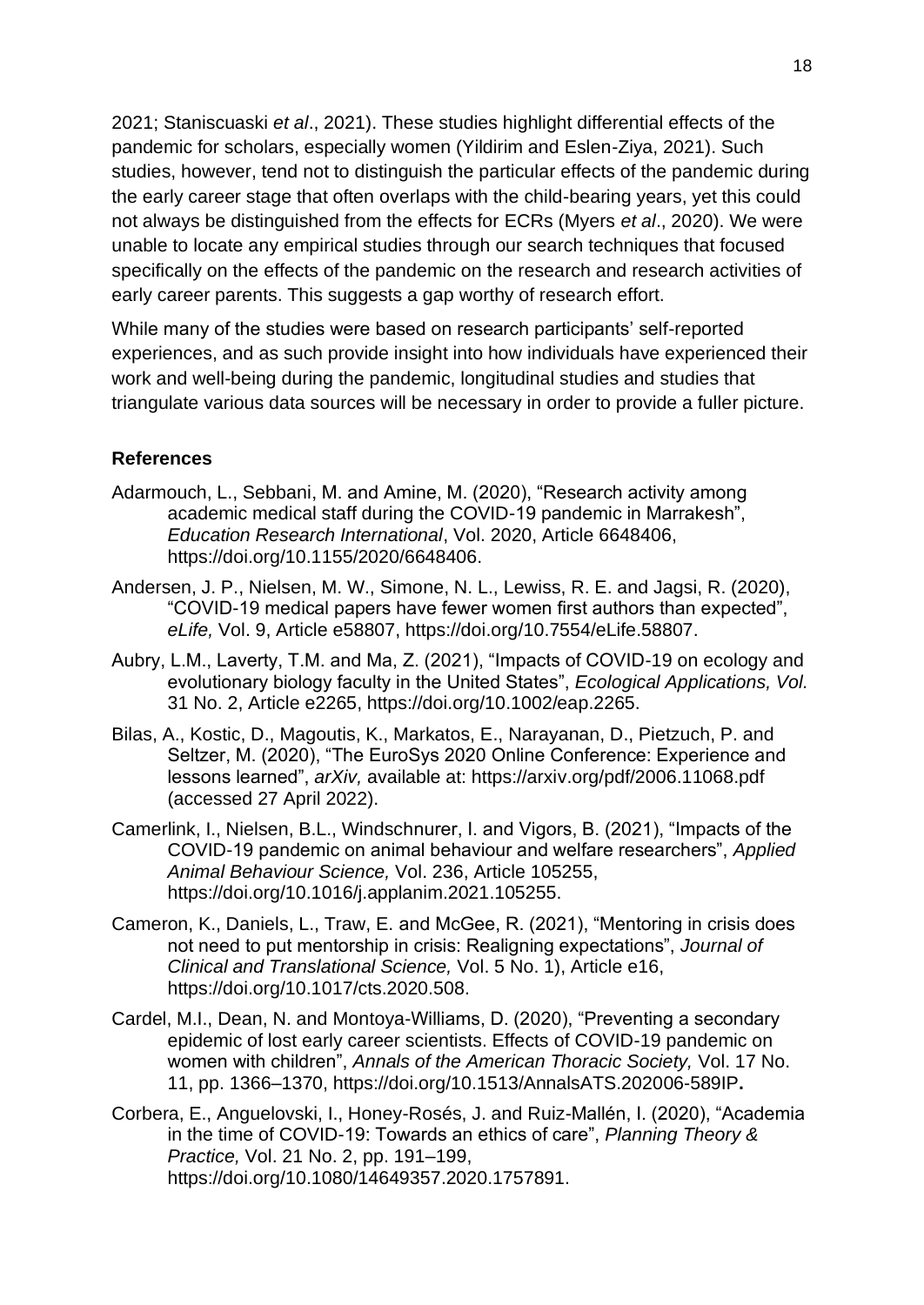- Cornér, S., Löfström, E. and Pyhältö, K. (2017), "The relationship between doctoral students' perceptions of supervision and burnout", *International Journal of Doctoral Studies*, Vol. 12, pp. 91–106, https://doi.org/10.28945/3754.
- Critical Appraisal Skills Programme (2022), *CASP checklists, available at:* <https://casp-uk.net/casp-tools-checklists/> (accessed 27 April 2022)
- Cui, R., Ding, H. and Zhu, F. (2022), "Gender inequality in research productivity during the COVID-19 pandemic". *Manufacturing & Service Operations Management,* Vol. 24 No. 2, pp. 707–726, https://doi.org/10.1287/msom.2021.0991.
- Devos, C., Boudrenghien, G., Van der Linden, N., Azzi, A., Frenay, M., Galand, B. and Klein, O. (2017), "Doctoral students' experiences leading to completion or attrition: A matter of sense, progress and distress", *European Journal of Psychology of Education,* Vol. 32 No. 1, pp. 61–77, https://doi.org/10.1007/s10212-016-0290-0.
- Guintivano, J., Dick, D. and Bulik, C.M. (2021), "Psychiatric genomics research during the COVID‐19 pandemic: A survey of Psychiatric Genomics Consortium researchers". *American Journal of Medical Genetics Part B: Neuropsychiatric Genetics,* Vol. 186 No. 1, pp. 40–49, https://doi.org/10.1002/ajmg.b.32838.
- Hiebl, M.R. (2021), "Sample selection in systematic literature reviews of management research", *Organizational Research Methods,* Advance online publication, https://doi.org/10.1177/1094428120986851.
- Horbach, S.P. (2020), "Pandemic publishing: Medical journals strongly speed up their publication process for COVID-19", *Quantitative Science Studies,* Vol. 1 No*.* 3, pp. 1056–1067, https://doi.org/10.1162/qss\_a\_00076.
- Ipe, T. S., Goel, R., Howes, L., and Bakhtary, S. (2021), "The impact of COVID-19 on academic productivity by female physicians and researchers in transfusion medicine", *Transfusion*, Vol. 61 *No. 6*, pp. 1690–1693, https://doi.org/10.1111/trf.16306.
- Johnson, R.L., Coleman, R.A., Batten, N.H., Hallsworth, D. and Spencer, E.E. (2020), "The quiet crisis of PhDs and COVID-19: Reaching the financial tipping point", *Research Square,* https://doi.org/10.21203/rs.3.rs-36330/v2.
- Kappel, S., Schmitt, O., Finnegan, E. and Fureix, C. (2021), "Learning from lockdown: Assessing the positive and negative experiences, and coping strategies of researchers during the COVID-19 pandemic", *Applied Animal Behaviour Science,* Vol. 236, Article 105269, https://doi.org/10.1016/j.applanim.2021.105269.
- Krukowski, R.A., Jagsi, R. and Cardel, M.I. (2021), "Academic productivity differences by gender and child age in science, technology, engineering, mathematics, and medicine faculty during the COVID-19 pandemic", *Journal of Women's Health,* Vol. 30 No. 3, pp, 341–347, https://doi.org/10.1089/jwh.2020.8710.
- Lambrechts, A. and Smith, K. (2020), "Impact of the COVID- 19 pandemic crisis on doctoral researchers in the UK", *White Rose Research Online, available at:* <http://eprints.whiterose.ac.uk/168633/> (accessed 27 April 2022).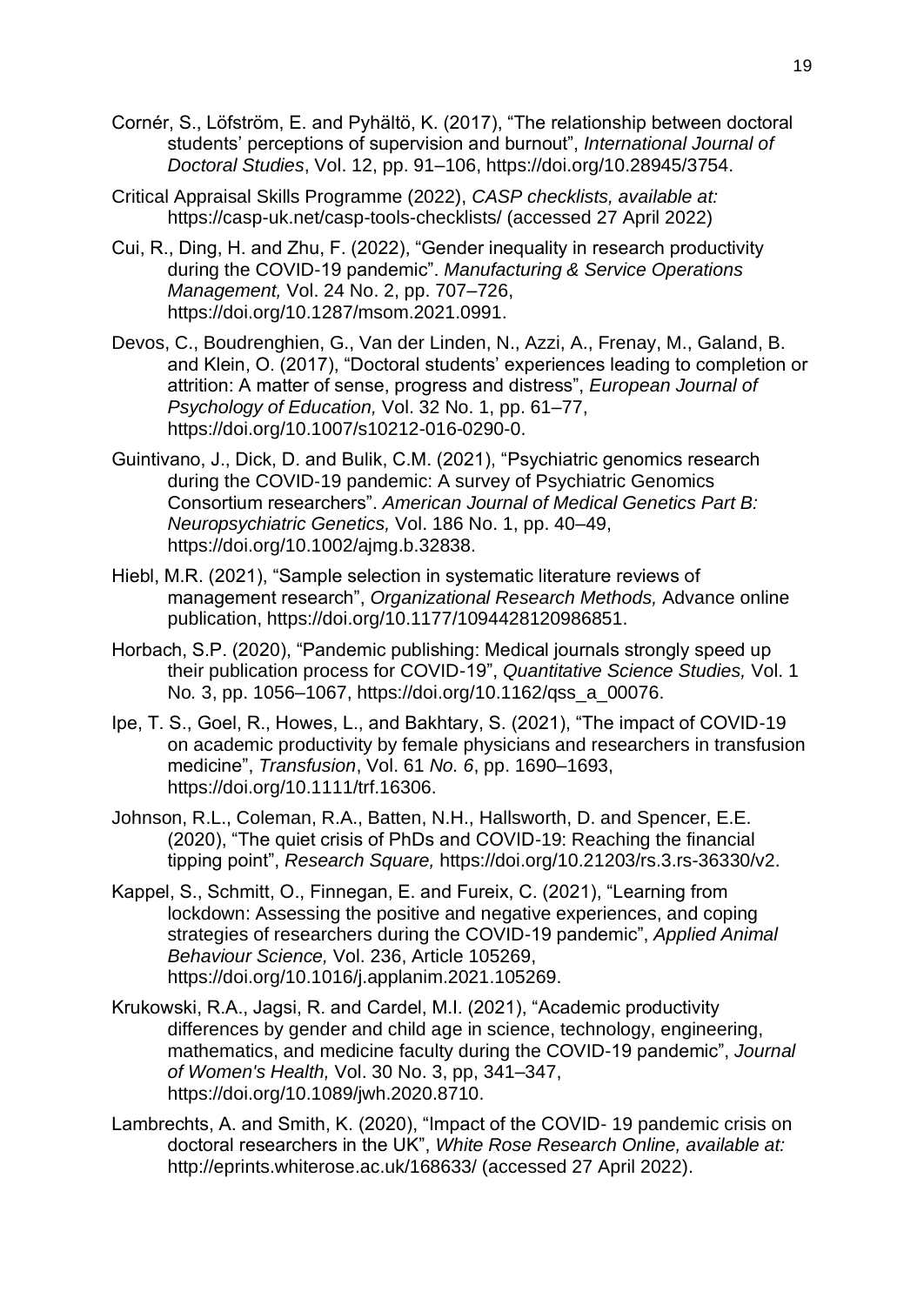- Lokhtina, I. and Tyler, M. A. (2021), "Reconstructing academic identities at risk*",*  paper presented at the SIG 24 Researcher Education and Careers online symposium, 14 January.
- Malisch, J.L., Harris, B.N., Sherrer, S.M., Lewis, K.A., Shepherd, S.L., McCarthy, P.C., Spott, J.L., Karam, E.P., Moustaid-Moussa, N., Calarco, J.M., Ramalingam, L., Talley, A.E., Cañas-Carrell, J.E., Ardon-Dryer, K., Weiser, D.A., Bernal, X.E. and Deitloff, J. (2020), "In the wake of COVID-19, academia needs new solutions to ensure gender equity", *Proceedings of the National Academy of Sciences,* Vol. 117 No. 27, pp. 15378–15381, https://doi.org/10.1073/pnas.2010636117.
- Maranda, V. and Yakubovich, E. (2020), "The biomedical lab after COVID-19: Cascading effects of the lockdown on lab-based research programs and graduate students in Canada", *Facets,* Vol. 5 No 1, pp. 831–835, https:/[/doi.](https://doi/)org/10.1139/facets-2020-0036.
- Minello, A., Martucci, S. and Manzo, L.K.S. (2020), "The pandemic and the academic mothers: present hardships and future perspectives", *European Societies,*  Vol. *23 S*up. 1, pp. S82–S94, https://doi.org/10.1080/14616696.2020.1809690.
- Moher, D., Liberati, A., Tetzlaff, J. and Altman, D.J. (2009), "Preferred reporting items for systematic reviews and meta-analyses: the PRISMA statement", *BMJ ,* Vol. 339, Article b2535, https://doi.org/10.1136/bmj.b2535
- Mullen, C.A. (2021), "Online doctoral mentoring in a pandemic: help or hindrance to academic progress on dissertations?" *International Journal of Mentoring and Coaching in Education,* Vol. 10 No 2, pp. 131–157, https://doi.org/10.1108/IJMCE-06-2020-0029.
- Muric, G., Lerman, K. and Ferrara, E. (2020), "COVID-19 amplifies gender disparities in research", 2006.06142v3*arXiv,* available at: <https://arxiv.org/pdf/2006.06142.pdf> (accessed 27 April 2022).
- Muric, G., Lerman, K. and Ferrara, E. (2021), "Gender disparity in the authorship of biomedical research publications during the COVID-19 pandemic: Retrospective observational study", *Journal of Medical Internet Research,* Vol. 23 No. 4, Article e25379, https://doi.org/10.2196/25379.
- Myers, K.R., Tham, W.Y., Yin, Y., Cohodes, N., Thursby, J.G., Thursby, M.C., Schiffer, P., Walsh, J.T., Lakhani, K.R. and Wang, D. (2020), "Unequal effects of the COVID-19 pandemic on scientists" *Nature Human Behaviour,* Vol. 4 No. 9, pp. 880–883, https://doi.org/10.1038/s41562-020-0921-y.
- Oleschuk, M. (2020). "Gender equity considerations for tenure and promotion during COVID-19", *Canadian Review of Sociology/Revue canadienne de sociologie,*  Vol. 57 No*.* 3, pp. 502–515, https://doi.org/10.1111/cars.12295.
- Organization for Women in Science for the Developing World (2020), *The impact of COVID-19 on women scientists from developing countries: Results from an OWSD member survey, available at:* [https://owsd.net/resources/news](https://owsd.net/resources/news-events/impact-covid-19-women-scientists-developing-countries-results-owsd-member)[events/impact-covid-19-women-scientists-developing-countries-results-owsd](https://owsd.net/resources/news-events/impact-covid-19-women-scientists-developing-countries-results-owsd-member)[member](https://owsd.net/resources/news-events/impact-covid-19-women-scientists-developing-countries-results-owsd-member) (accessed 27 April 2022).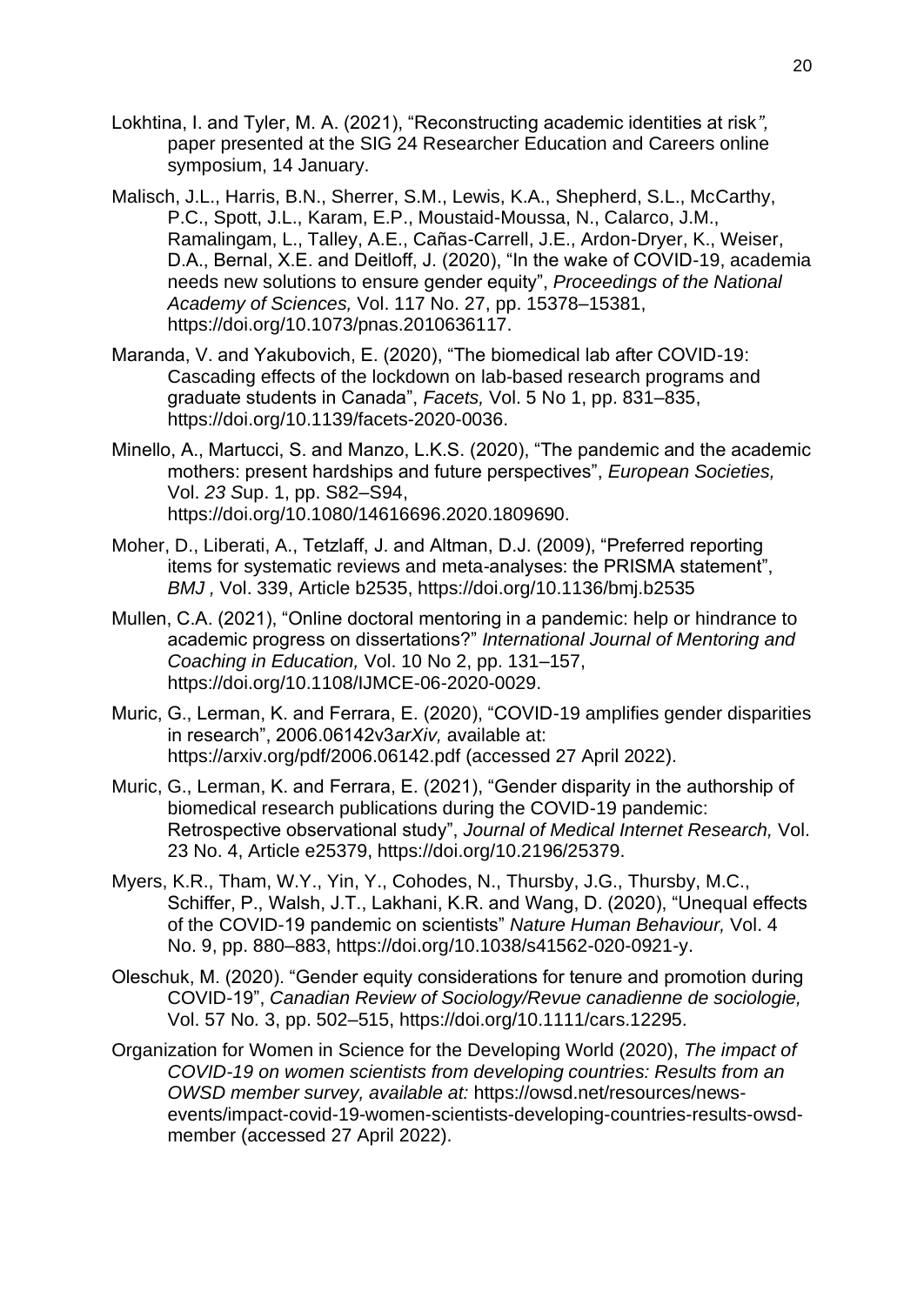- Prieto, D., Tricio, J., Cáceres, F., Param, F., Meléndez, C., Vásquez, P. and Prada, P. (2021), "Academics' and students' experiences in a Chilean dental school during the COVID-19 pandemic: A qualitative study", *European Journal of Dental Education,* Vol. 25 No. 4, pp. 689–697, https://doi.org/10.1111/eje.12647.
- Pranckutė, R. (2021), "Web of ˙ Science (WoS) and Scopus: The titans of bibliographic information in today's academic world", *Publications*, Vol. 9 No. 1, Article 12, https://doi.org[/10.3390/publications9010012](https://doi.org/10.3390/publications9010012).
- Pyhältö, K., Vekkaila, J. and Keskinen J. (2012), "Exploring the fit between doctoral students' and supervisors' perceptions of resources and challenges vis-à-vis the doctoral journey", *International Journal of Doctoral Studies*, Vol. *7*, pp. 395–414, https://doi.org/10.28945/1745.
- Raby, C.L. and Madden, J.R. (2021), "Moving academic conferences online: Understanding patterns of delegate engagement", *Ecology and Evolution,* Vol. 11 No. 8, pp. 3607–3615, https://doi.org/10.1002/ece3.7251.
- Ramvilas, G., Dhyani, S., Kumar, B., Sinha, N., Raghavan, R., Selvaraj, G., Divakar, N., Anoop, V.K., Shalu, K., Sinha, A., Kulkarni, A., Das, S. and Molur, S. (2021), "Insights on COVID-19 impacts, challenges and opportunities for India's biodiversity research: From complexity to building adaptations". *Biological Conservation,* Vol. 255, Article 109003, https://doi.org/10.1016/j.biocon.2021.109003.
- Stamp, L.K., Cameron, V.A., Woodfield, T.B., Walker, L., Currie, M., Templeton, E., Pilbrow, A.P., Tabakakis, K., Phillips, E. and Lim, K.S. (2021), "Impact of COVID-19 on health research in New Zealand: A case study of a researchintensive campus", *Journal of the Royal Society of New Zealand,* Vol. 51 Sup. 1, S75–S85, https://doi.org/10.1080/03036758.2020.1867202.
- Staniscuaski, F., Kmetzsch, L., Soletti, R.C., Reichert, F., Zandonà, E., Ludwig, Z. M., Lima, E.F., Neumann, A., Schwartz, I.V., Mello-Carpes, P.B. and Tamajusuku, A.S. (2021), "Gender, race and parenthood impact academic productivity during the COVID-19 pandemic: From survey to action", *Frontiers in Psychology,* Vol. 12, Article 663252, https://doi.org/10.3389/fpsyg.2021.663252.
- Stubb, J., Pyhältö, K. and Lonka, K. (2011), "Balancing between inspiration and exhaustion: PhD students' experienced socio-psychological well-being". *Studies in Continuing Education,* Vol. 33 No. 1, pp. 33–50, https://doi.org/10.1080/0158037X.2010.515572.
- Suart, C., Nowlan Suart, T., Graham, K. and Truant, R. (2020), "When the labs closed: Graduate students' and postdoctoral fellows' experiences of disrupted research during the COVID-19 pandemic", *Research Square,* https://doi.org/10.21203/rs.3.rs-59050/v1.
- Suart, C., Nowlan Suart, T., Graham, K. and Truant, R. (2021), "When the labs closed: Graduate students' and postdoctoral fellows' experiences of disrupted research during the COVID-19 pandemic", *Facets*, Vol. 6 No. 1, pp. 966–997, https://doi.org/10.1139/facets-2020-0077.
- Szomszor, M. and Adie, E. (2022), "Overton A bibliometric database of policy document", *arXiv*, https://doi.org/10.48550/arXiv.2201.07643.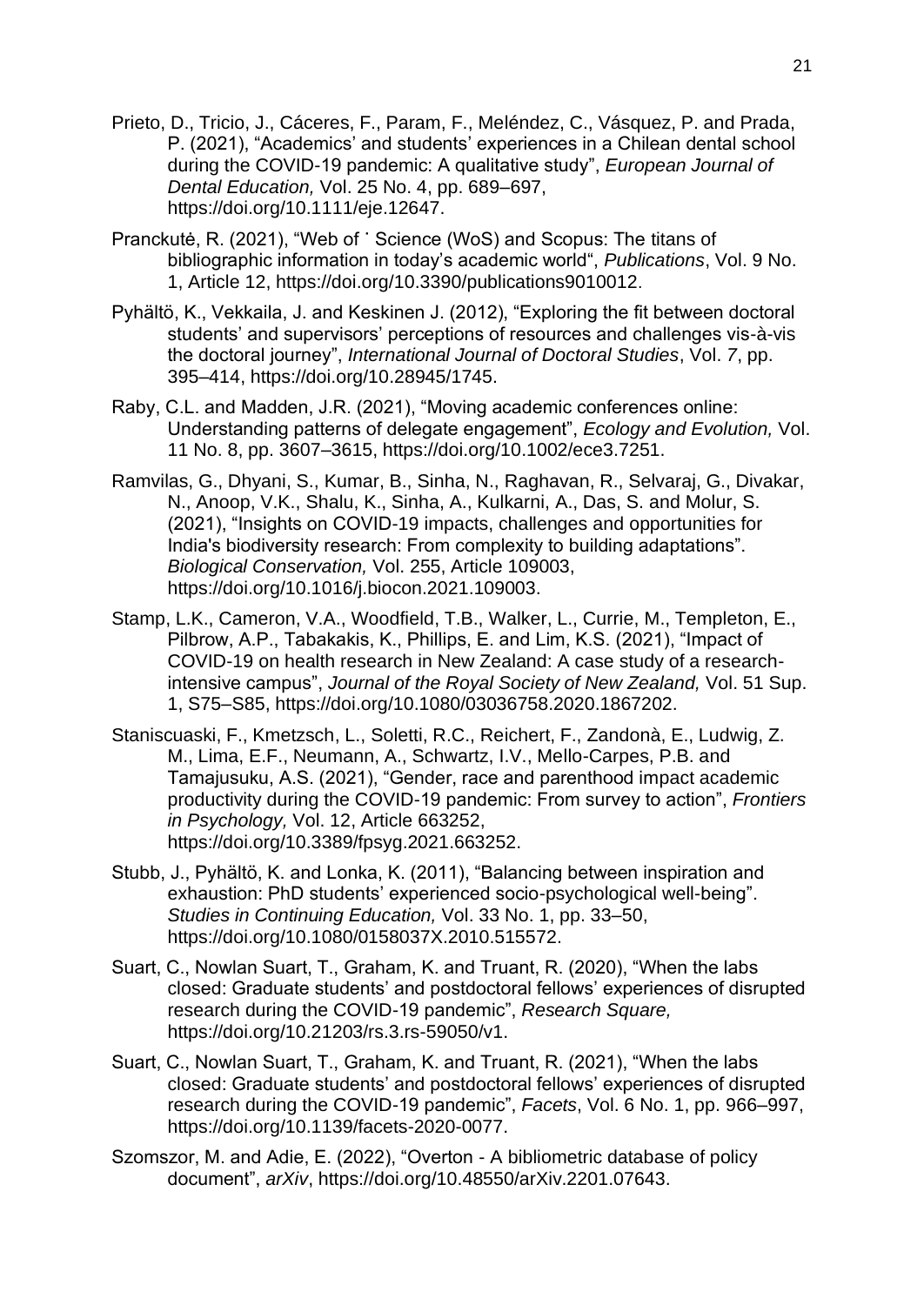- Termini, C.M. and Traver, D. (2020), "Impact of COVID-19 on early career scientists: An optimistic guide for the future", *BMC Biology,* Vol. 18, Article 95, https://doi.org/10.1186/s12915-020-00821-4.
- Tight, M. (2018), "Higher Education Journals: An *Emerging Field", International Higher Education*, Vol. 94, pp. 22–24, https://doi.org/10.6017/ihe.2018.0.10565.
- van der Weijden, I. and Bergmans, J. (2021), "The impact of the COVID-19 pandemic on the PhD experience in the Netherlands: First preliminary results*",* paper presented at the SIG 24 Researcher Education and Careers online symposium, 14 January.
- Vekkaila, J., Pyhältö, K. and Lonka, K. (2013), "Experiences of disengagement–A study of doctoral students in the behavioral sciences", *International Journal of Doctoral Studies,* Vol. 8, pp. 61–81, https://doi.org/10.28945/1870.
- Viglione, G. (2020), "Are women publishing less during the pandemic? Here's what the data say", *Nature,* Vol. 581, pp. 365–366, https://doi.org/10.1038/d41586- 020-01294-9.
- Vincent-Lamarre, P., Sugimoto, C.R. and Larivière, V. (2020), "The decline of women's research production during the coronavirus pandemic", *Nature Index, available at:* [https://www.natureindex.com/news-blog/decline-women](https://www.natureindex.com/news-blog/decline-women-scientist-research-publishing-production-coronavirus-pandemic)[scientist-research-publishing-production-coronavirus-pandemic](https://www.natureindex.com/news-blog/decline-women-scientist-research-publishing-production-coronavirus-pandemic) (accessed 27 April 2022).
- Virtanen, V., Taina, J. and Pyhältö, K. (2017), "What disengages doctoral students in the biological and environmental sciences from their doctoral studies?", *Studies in Continuing Education,* Vol. 39 No. 1, pp. 71–86, https://doi.org/10.1080/0158037X.2016.1250737.
- Wang, L. and DeLaquil, T. (2020), "The isolation of doctoral education in the times of COVID-19: Recommendations for building relationships within person– environment theory", *Higher Education Research & Development,* Vol. 39 No. 7, pp. 1346–1350, https://doi.org/10.1080/07294360.2020.1823326.
- Weissgerber, T., Bediako, Y., De Winde, C.M., Ebrahimi, H., Fernández-Chiappe, F., Ilangovan, V., Mehta, D., Quezada, C.P., Riley, J.L., Saladi, S.M., Sarabipour, S. and Tay, A. (2020), "Mitigating the impact of conference and travel cancellations on researchers' futures", *eLife,* Vol. 9, Article e57032, https://doi.org/10.7554/eLife.57032.
- Wigginton, N.S., Cunningham, R.M., Katz, R.H., Lindstrom, M.E., Moler, K.A., Wirtz, D. and Zuber, M.T. (2020), "Moving academic research forward during COVID-19", *Science,* Vol. 368 No. 6496, pp. 1190–1192, https://doi.org/10.1126/science.abc5599.
- Wisker, G., McGinn, M.K., Bengtsen, S.E., Lokhtina, I., He, F., Cornér, S., Leshem, S., Inouye, K., and Löfström, E. (2021), "Remote doctoral supervision experiences: Challenges and affordances", *Innovations in Education and Teaching International*, Vol. 56 No. 8, pp. 612–623, https://doi.org[/10.1080/14703297.2021.1991427](https://doi.org/10.1080/14703297.2021.1991427).
- Yildirim, T. M. and Eslen‐Ziya, H. (2021), "The differential impact of COVID-19 on the work conditions of women and men academics during the lockdown", *Gender,*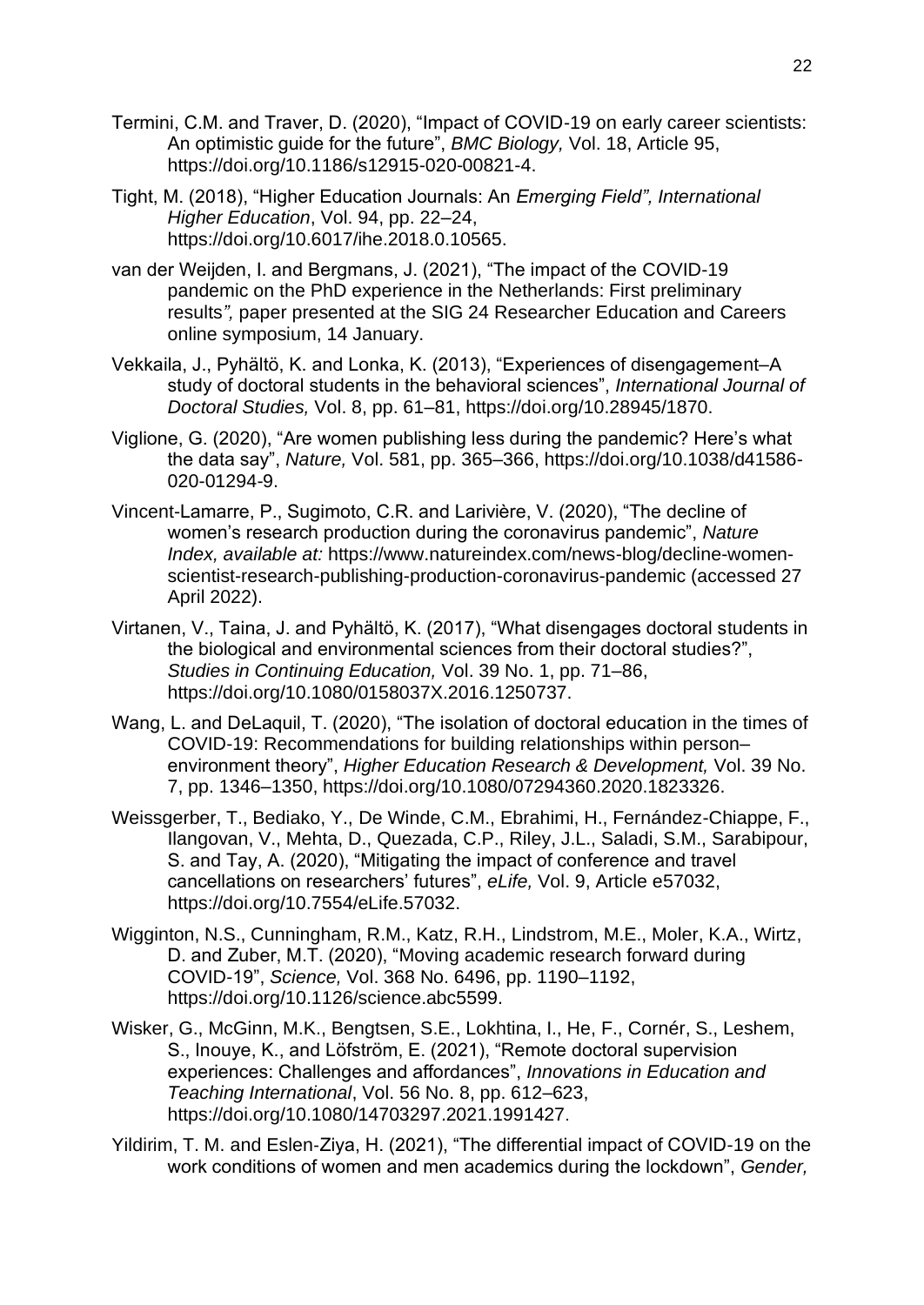*Work & Organization,* Vol. 28 No. S1, pp. 243–249, https://doi.org/10.1111/gwao.12529.

Zhu, J. and Liu, W. (2020), "A tale of two databases: The use of Web of Science and Scopus in academic papers", *Scientometrics*, Vol. 123, pp. 321–335, https://doi.org/10.1007/s11192-020-03387-8.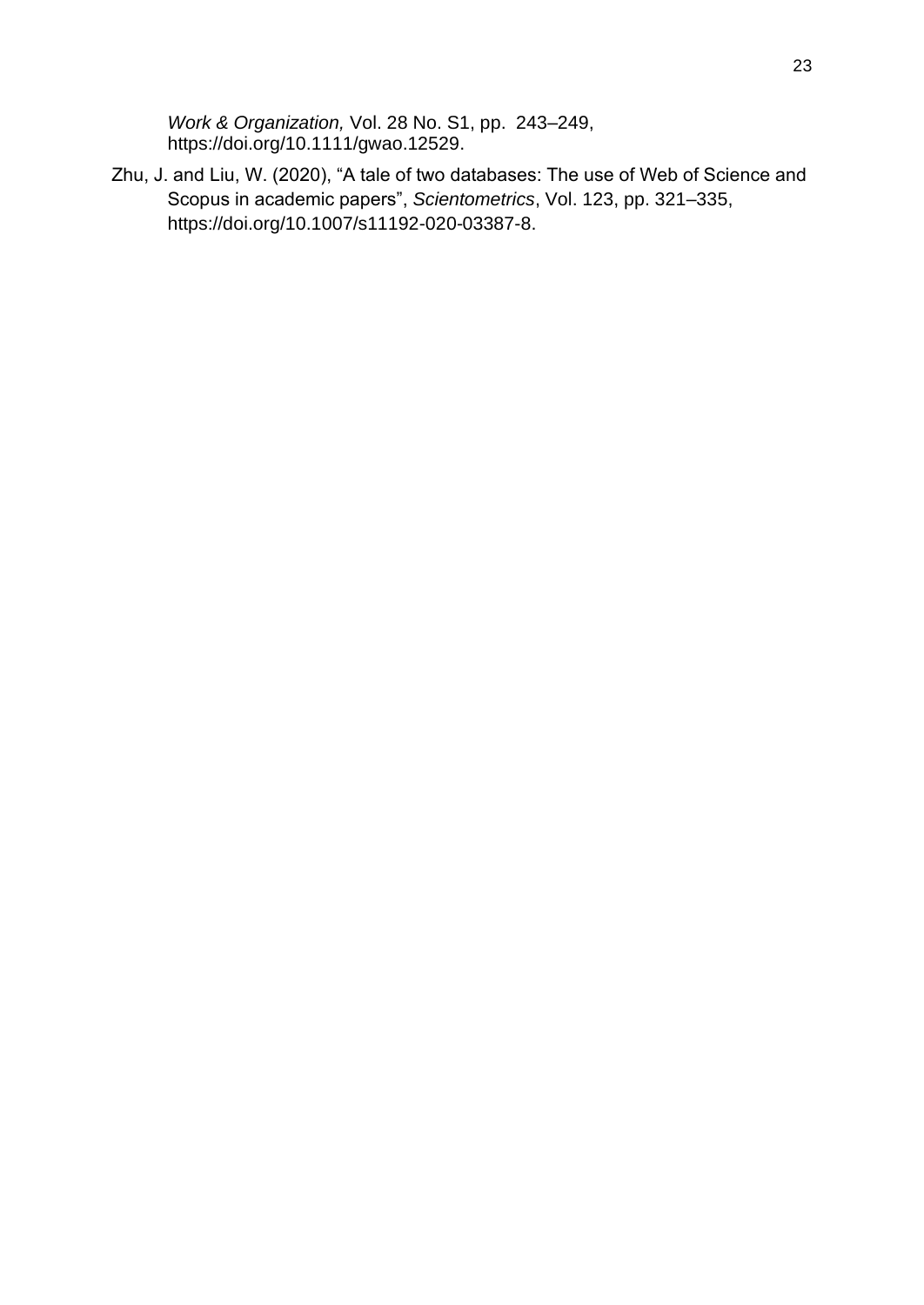

#### **Figure X. Flow chart of the article filtering process**

Inspired from The PRISMA 2020 statement: an updated guideline for reporting systematic reviews. BMJ 2021;372: n71. doi: 10.1136/bmj.n71.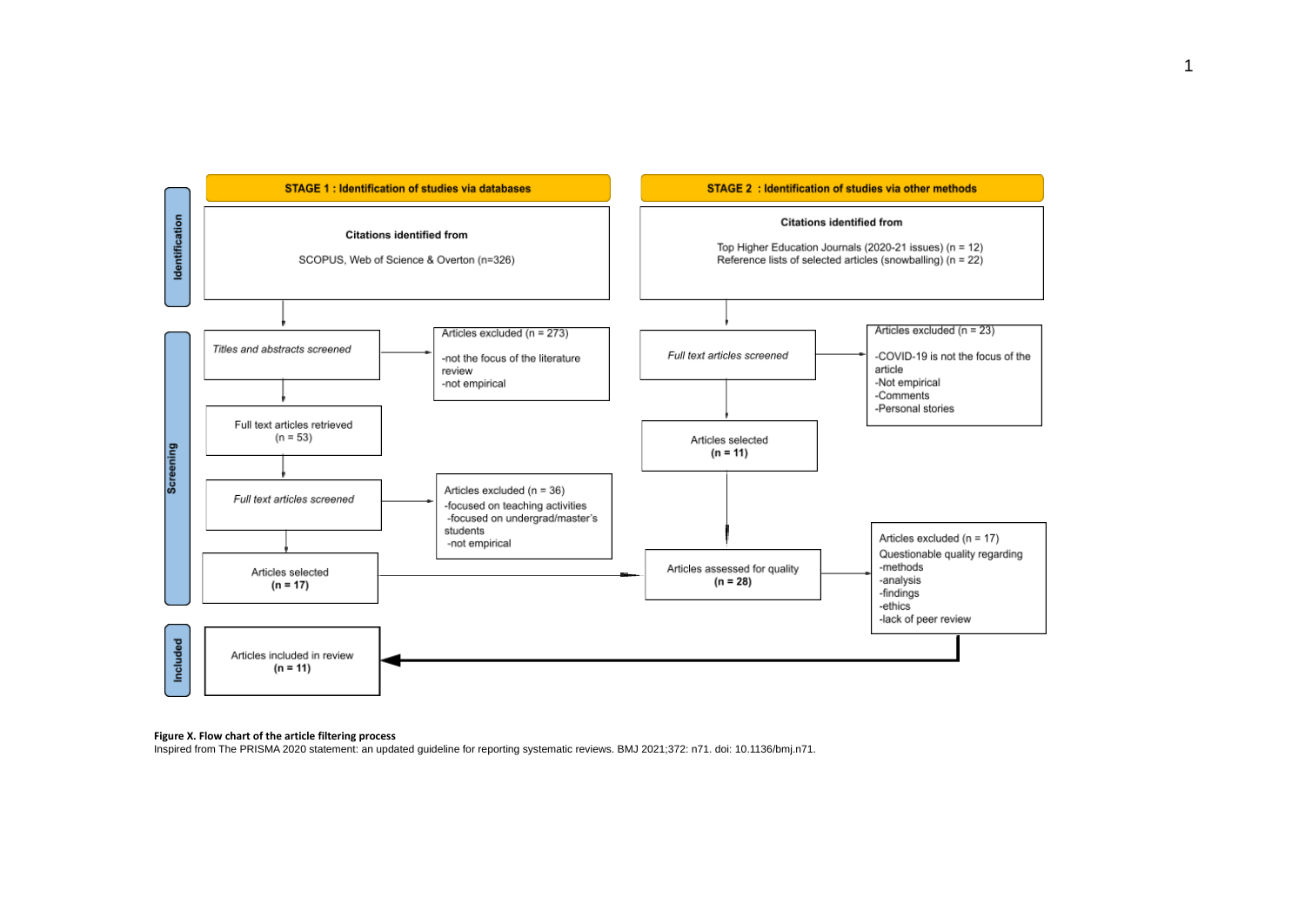| Study<br>#     | Source                      | Discipline                                              | Location                                      | Timing                | <b>Status</b>                                                                                                          | Type of research outcomes measured |                           |                     |            |
|----------------|-----------------------------|---------------------------------------------------------|-----------------------------------------------|-----------------------|------------------------------------------------------------------------------------------------------------------------|------------------------------------|---------------------------|---------------------|------------|
|                |                             |                                                         |                                               |                       |                                                                                                                        | Research<br>activity               | Researcher<br>development | Career<br>prospects | Well-being |
|                | Adarmouch (2020)            | medicine; surgery;<br>lab/public health                 | Morocco                                       | <b>June 2020</b>      | Junior staff (assistant /<br>associate professors)                                                                     | $\sqrt{ }$                         |                           |                     | $\sqrt{}$  |
| $\overline{2}$ | Aubry et al. (2021)         | ecology and<br>evolutionary biology                     | U.S.                                          | May-June<br>2020      | Early-career assistant<br>professors                                                                                   | $\sqrt{2}$                         |                           |                     | $\sqrt{ }$ |
| 3              | Camerlink et al.<br>(2021)  | animal behaviour and<br>welfare                         | Global (28<br>countries)                      | June-July<br>2020     | Doctoral students;<br>ECRs (obtained PhD<br>within the last seven<br>years)                                            | $\sqrt{}$                          | $\sqrt{ }$                | $\sqrt{ }$          |            |
| 4              | Cui et al. (2021)           | social sciences                                         | Global (25<br>countries; U.S.<br>predominant) | Dec 2018-<br>May 2020 | Junior, pre-tenure<br>status                                                                                           | $\sqrt{2}$                         |                           |                     |            |
| 5              | Guintivano et al.<br>(2021) | psychiatric genomics                                    | Global                                        | April-June<br>2020    | <b>ECRs</b> (faculty<br>appointment up to<br>five years post training,<br>post-doctoral fellows,<br>doctoral students) | $\sqrt{}$                          |                           |                     |            |
| 6              | Kappel et al. (2021)        | animal behaviour and                                    | Global                                        | July-August           | Doctoral students;                                                                                                     | $\sqrt{ }$                         | $\sqrt{}$                 | $\sqrt{ }$          |            |
|                |                             | welfare (mostly);<br>biological and; social<br>sciences |                                               | 2020                  | Research associates;<br>Non-permanent<br>jobholders                                                                    |                                    |                           |                     |            |
| $\overline{7}$ | Mullen (2021)               | educational<br>leadership                               | U.S.                                          | Jan-May<br>2020       | Doctoral candidates                                                                                                    | $\sqrt{ }$                         | $\sqrt{ }$                |                     |            |
| 8              | Myers et al. (2020)         | Science                                                 | U.S.; Europe                                  | April 2020            | Faculty/Principal<br>Investigators; post-<br>doctoral researchers;<br>Doctoral students                                | $\sqrt{ }$                         |                           |                     |            |

# **Table 1** Key features and outcome measures for the 11 research studies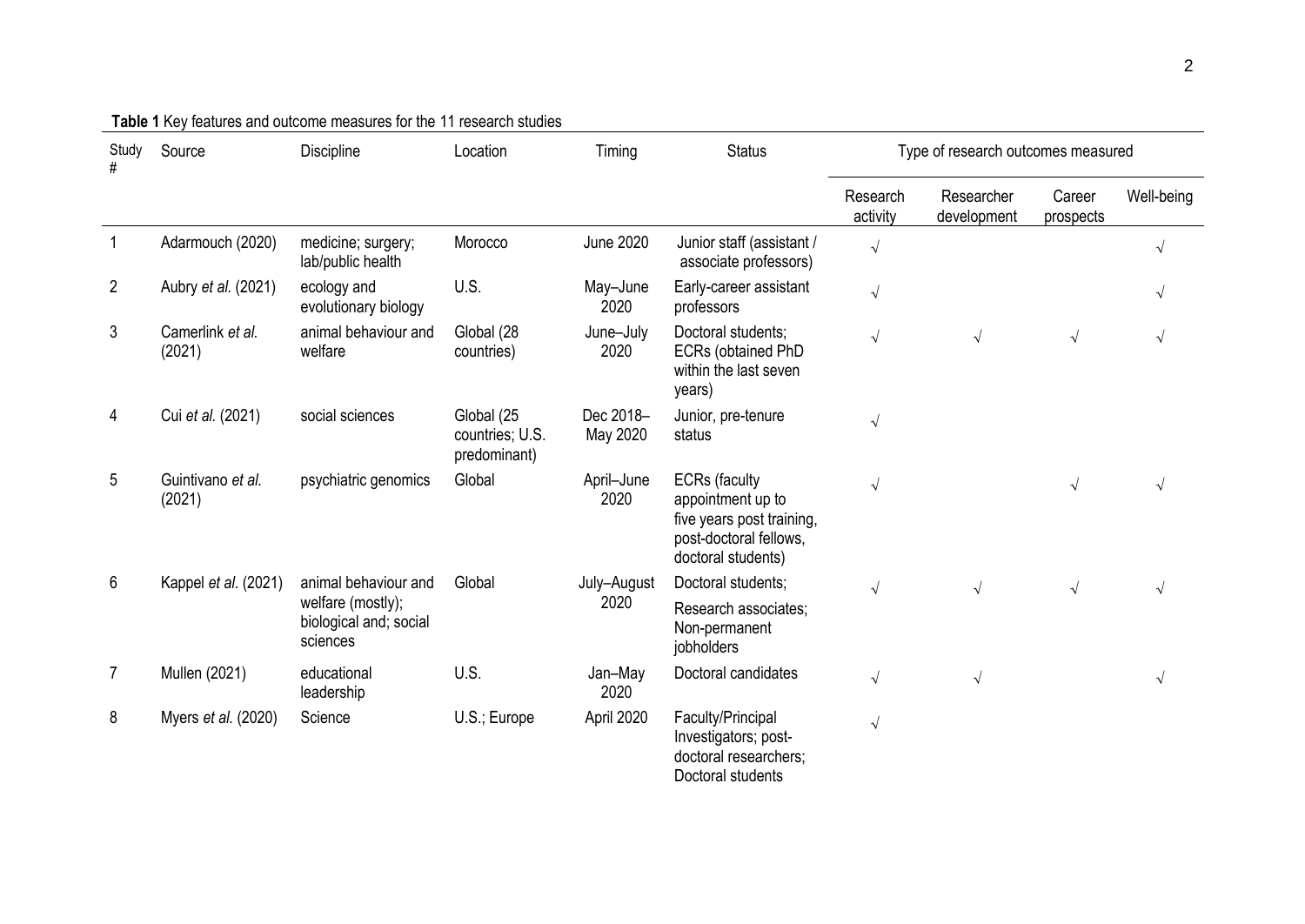| 9  | Raby and Madden<br>(2021) | animal behaviour             | U.K., E.U., North<br>America | July 2020          | Doctoral students                         |  |  |
|----|---------------------------|------------------------------|------------------------------|--------------------|-------------------------------------------|--|--|
| 10 | Ramvilas et al.<br>(2021) | biodiversity<br>conservation | India                        | <b>July 2020</b>   | Doctoral students;<br>postdocs            |  |  |
| 11 | Stamp et al. (2021)       | health research              | New Zealand                  | March-June<br>2020 | ECRs ( <five years<br="">post-PhD)</five> |  |  |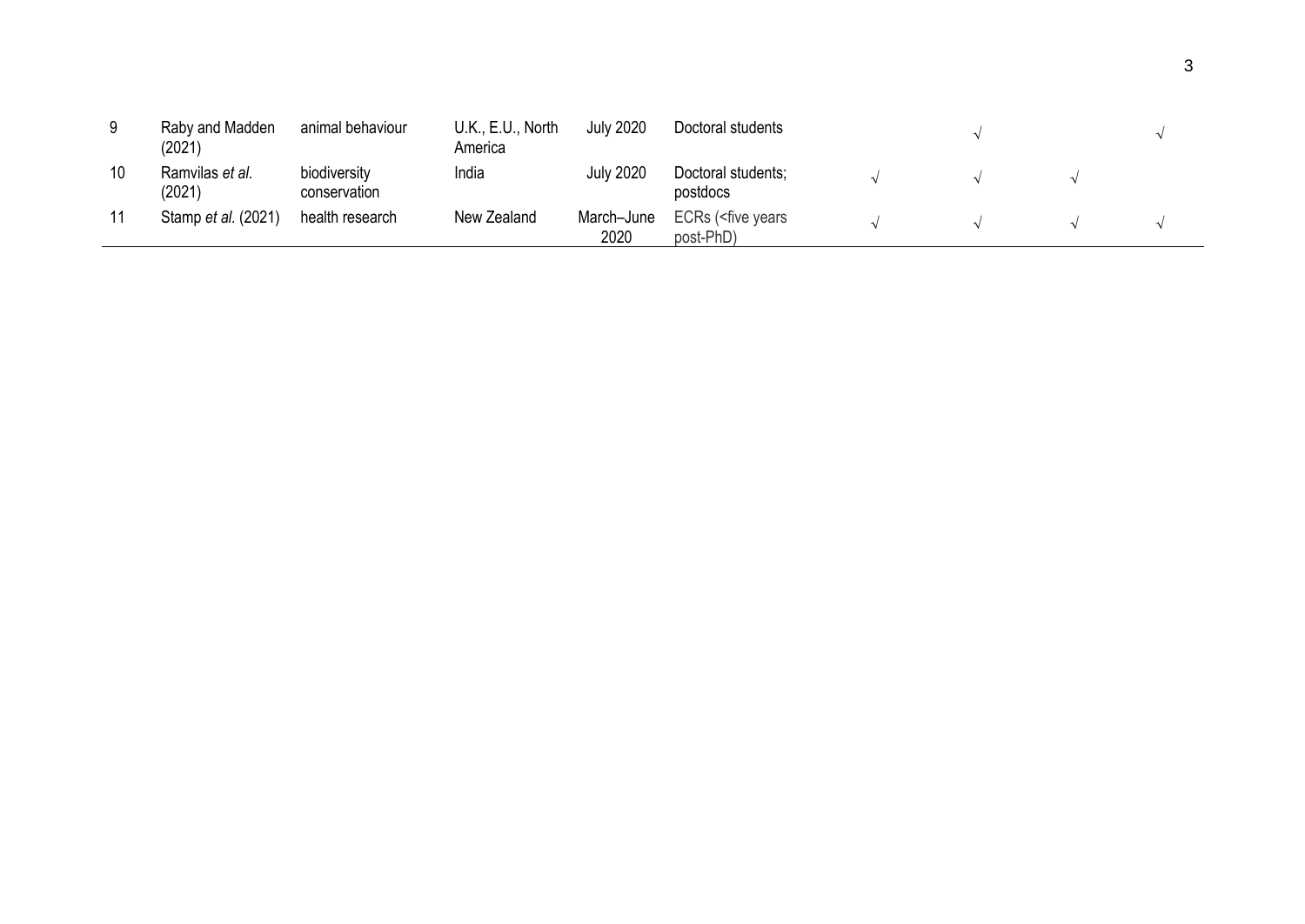# **Table 2**

Challenges and opportunities for early career researchers during the COVID-19 pandemic

|                     | Outcome measure                           | Challenges                                                                                                                                                          | Opportunities    | Mixed reactions                                                                                                 | Neutral effects  |
|---------------------|-------------------------------------------|---------------------------------------------------------------------------------------------------------------------------------------------------------------------|------------------|-----------------------------------------------------------------------------------------------------------------|------------------|
| Researcher activity | disruption of usual<br>research practices | Adarmouch (2020); Aubry et<br>al. (2021); Camerlink et al.<br>(2021); Guintivano et al.<br>(2021); Mullen (2021);<br>Ramvilas et al. (2021);<br>Stamp et al. (2021) |                  |                                                                                                                 |                  |
| Researcher activity | time for research                         | Camerlink et al. (2021);<br>Myers et al. (2020); Stamp<br>et al. (2021)                                                                                             |                  |                                                                                                                 |                  |
| Researcher activity | production of<br>research papers          | Stamp et al. (2021)                                                                                                                                                 |                  | Cui et al. (2021); Aubry et al.<br>(2021); Camerlink et al.<br>(2021); Mullen (2021);<br>Ramvilas et al. (2021) | Adarmouch (2020) |
| Researcher activity | self-perceived work<br>productivity       | Camerlink et al. (2021);<br>Kappel et al. (2021)                                                                                                                    |                  | Stamp et al. (2021)                                                                                             |                  |
| Researcher activity | new research foci                         | Aubry et al. (2021)                                                                                                                                                 | Adarmouch (2020) |                                                                                                                 |                  |
| Researcher activity | access to data or<br>participants         | Guintivano et al. (2021)                                                                                                                                            |                  |                                                                                                                 | Adarmouch (2020) |
|                     |                                           | Ramvilas et al. (2021)                                                                                                                                              |                  |                                                                                                                 |                  |
| Researcher activity | mentoring others                          |                                                                                                                                                                     |                  | Aubry et al. (2021)                                                                                             |                  |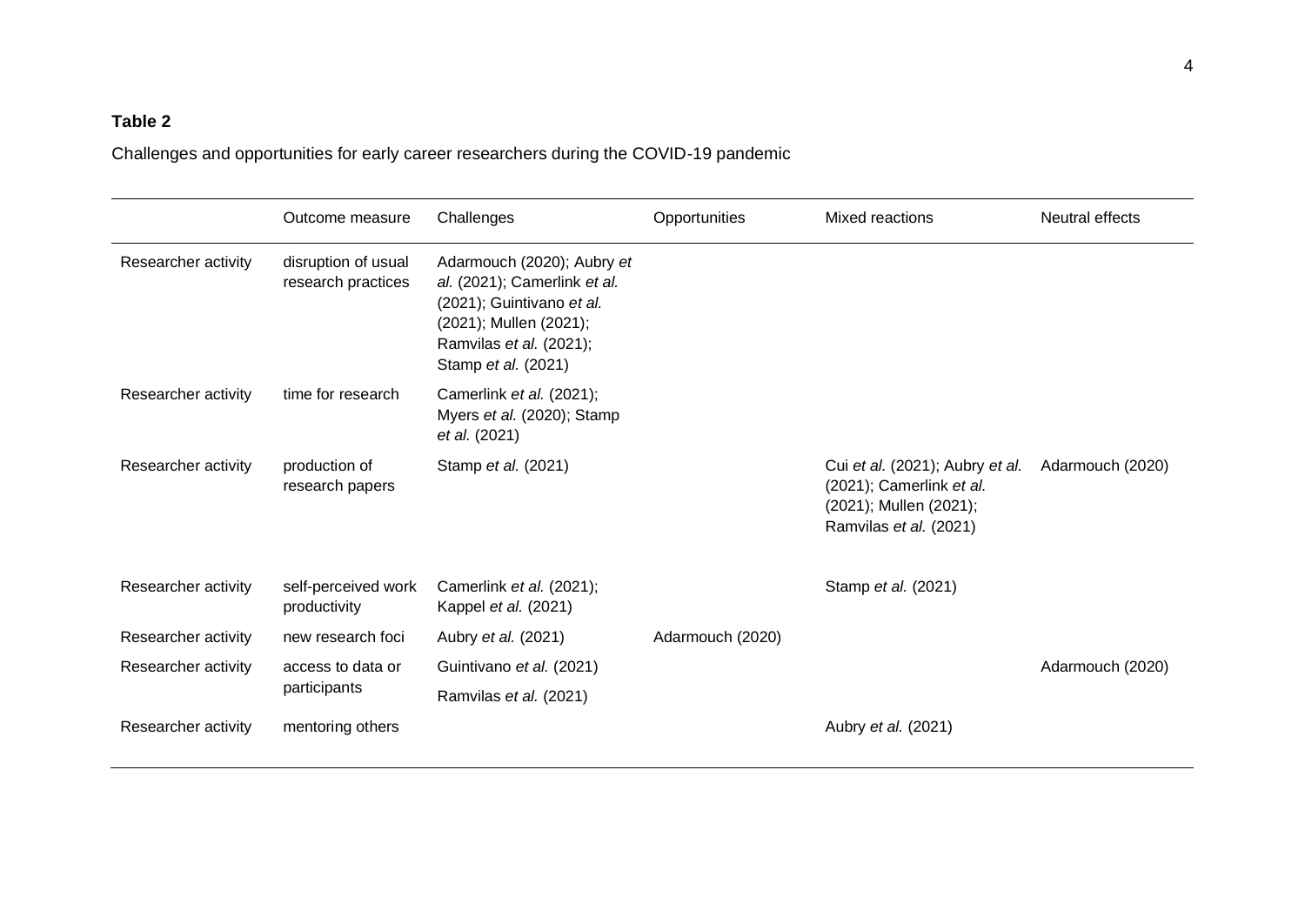| Researcher<br>development | informal<br>interactions and<br>socialising with<br>colleagues | Camerlink et al. (2021);<br>Kappel et al. (2021);<br>Ramvilas et al. (2021);<br>Stamp et al. (2021)                                          |                                                       | Raby and Madden (2021)                         |
|---------------------------|----------------------------------------------------------------|----------------------------------------------------------------------------------------------------------------------------------------------|-------------------------------------------------------|------------------------------------------------|
| Researcher<br>development | online networking                                              |                                                                                                                                              | Camerlink et al.<br>(2021); Ramvilas et<br>al. (2021) | Raby and Madden (2021);<br>Stamp et al. (2021) |
| Researcher<br>development | professional and<br>skills development                         |                                                                                                                                              | Camerlink et al.<br>(2021); Mullen (2021)             | Kappel et al. (2021)                           |
| Researcher<br>development | scholarly identity<br>development                              |                                                                                                                                              | Mullen (2021)                                         |                                                |
| Career prospects          | job opportunities                                              | Camerlink et al. (2021);<br>Guintivano et al. (2021);<br>Kappel et al. (2021); Stamp<br>et al. (2021)                                        |                                                       | Ramvilas et al. (2021)                         |
| Career prospects          | research funding<br>availability                               | Guintivano et al. (2021);<br>Kappel et al. (2021); Stamp<br>et al. (2021)                                                                    |                                                       |                                                |
| Career prospects          | postdoctoral<br>opportunities                                  | Stamp et al. (2021)                                                                                                                          |                                                       |                                                |
| Well-being                | stress                                                         | Aubry et al. (2021);<br>Camerlink et al. (2021);<br>Guintivano et al. (2021);<br>Kappel et al. (2021); Mullen<br>(2021); Stamp et al. (2021) |                                                       |                                                |
| Well-being                | fatigue                                                        | Adarmouch (2020);<br>Camerlink et al. (2021);<br>Raby and Madden (2021);<br>Stamp et al. (2021)                                              |                                                       |                                                |